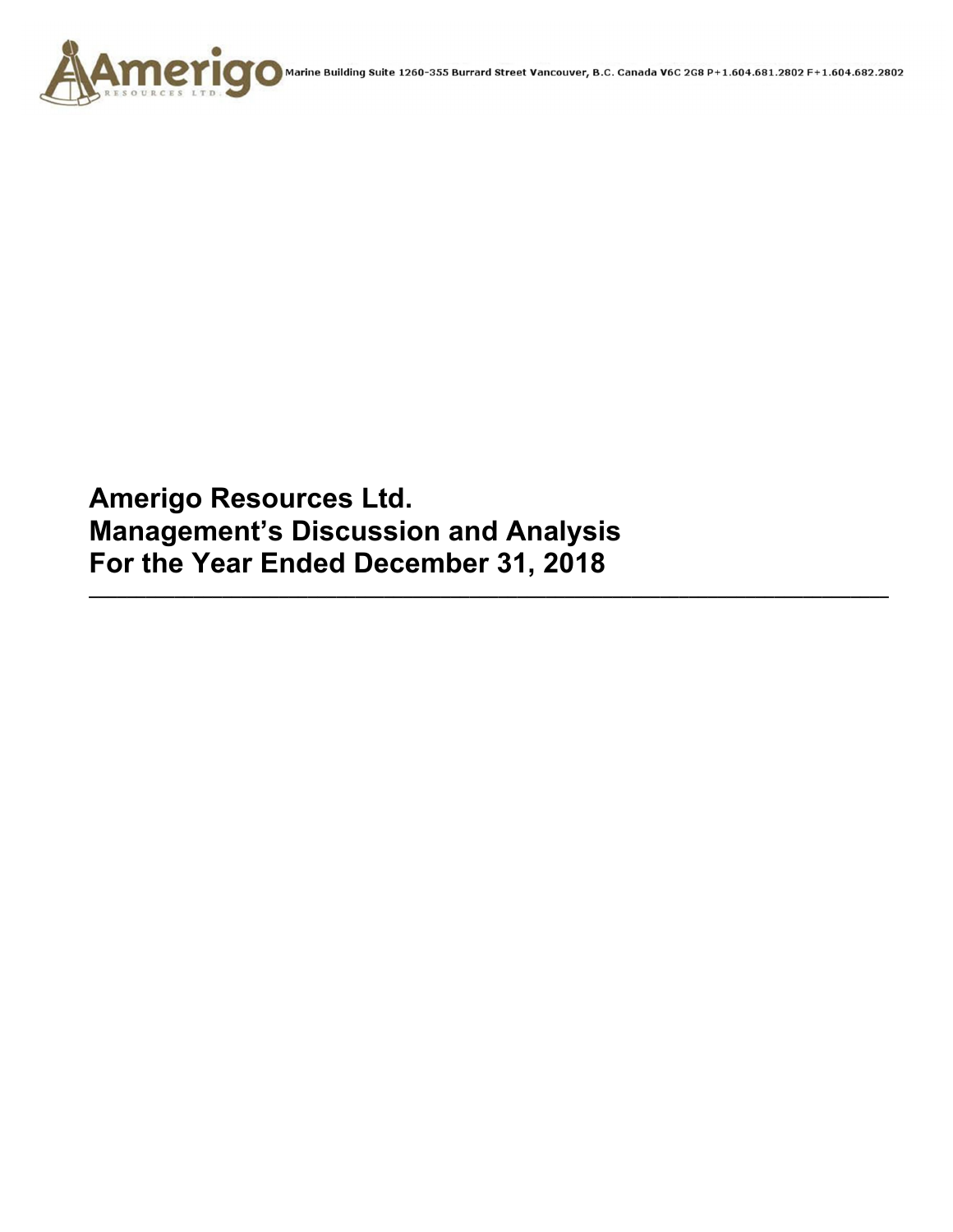# *T A B L E of C O N T E NT S*

This Management's Discussion & Analysis ("MD&A") has the following sections:

- 1. **About Amerigo**  An executive summary of the Company's business and long-term contractual relationship with Corporación Nacional del Cobre de Chile ("Codelco")'s El Teniente Division ("DET")…(PAGE 3)
- 2. **Purpose of MD&A and Identification of Non-GAAP Measures**  Information on accounting principles, reporting currency and other background factors to facilitate the understanding of this MD&A and related consolidated financial statements... (PAGE 3)
- 3. **Annual Headlines** A summary of key operating and financial metrics during the year ended December 31, 2018 and as at December 31, 2018…(PAGE 4)
- 4. **Five-Quarter Financial Results and Summary Cash Flow Information** A summary of financial results and uses and sources of cash presented on a quarterly basis for the most recent five reporting quarters...(PAGE 7)
- 5. **Overall Performance** A brief description of financial performance in 2018… (PAGE 8)
- 6. **Selected Annual Information** Three-year financial metrics in tabular form…(PAGE 8)
- 7. **Operating Results** An analysis of production results, revenue, costs, cash cost and total cost for 2018 compared to the year ended December 31, 2017…(PAGE 8)
- 8. **Financial Results 2018** An analysis of financial performance during 2018 compared to 2017…(PAGE 9)
- 9. **Financial Results Quarter Ended December 31, 2018** An analysis of financial performance during the quarter ended December 31, 2018 ("Q4-2018"), compared to the quarter ended December 31, 2017 ("Q4- 2017")…(PAGE 14)
- 10. **Comparative Periods** A summary of financial data for the most recent eight reporting quarters…(PAGE 15)
- 11. **Liquidity and Financial Position** A review of cash flow components, analysis of liquidity and financial position and summary of borrowings as at December 31, 2018…(PAGE 16)
- 12. **Agreements with Codelco's DET** A summary of contractual arrangements with Codelco's DET… (PAGE 19)
- 13. **Summary of Obligations**  Summary of contractual obligations…(PAGE 20)
- 14. **Transactions with Related Parties** Description of related party transactions… (PAGE 20)
- 15. **Other MD&A Requirements** –Critical accounting estimates & judgements, internal controls over financial reporting, commitments, and cautionary statement on forward looking information…(PAGE 21)

**THIS DOCUMENT CONTAINS FORWARD-LOOKING STATEMENTS. REFER TO THE CAUTIONARY LANGUAGE UNDER THE HEADING "CAUTIONARY STATEMENT ON FORWARD-LOOKING INFORMATION" BELOW.**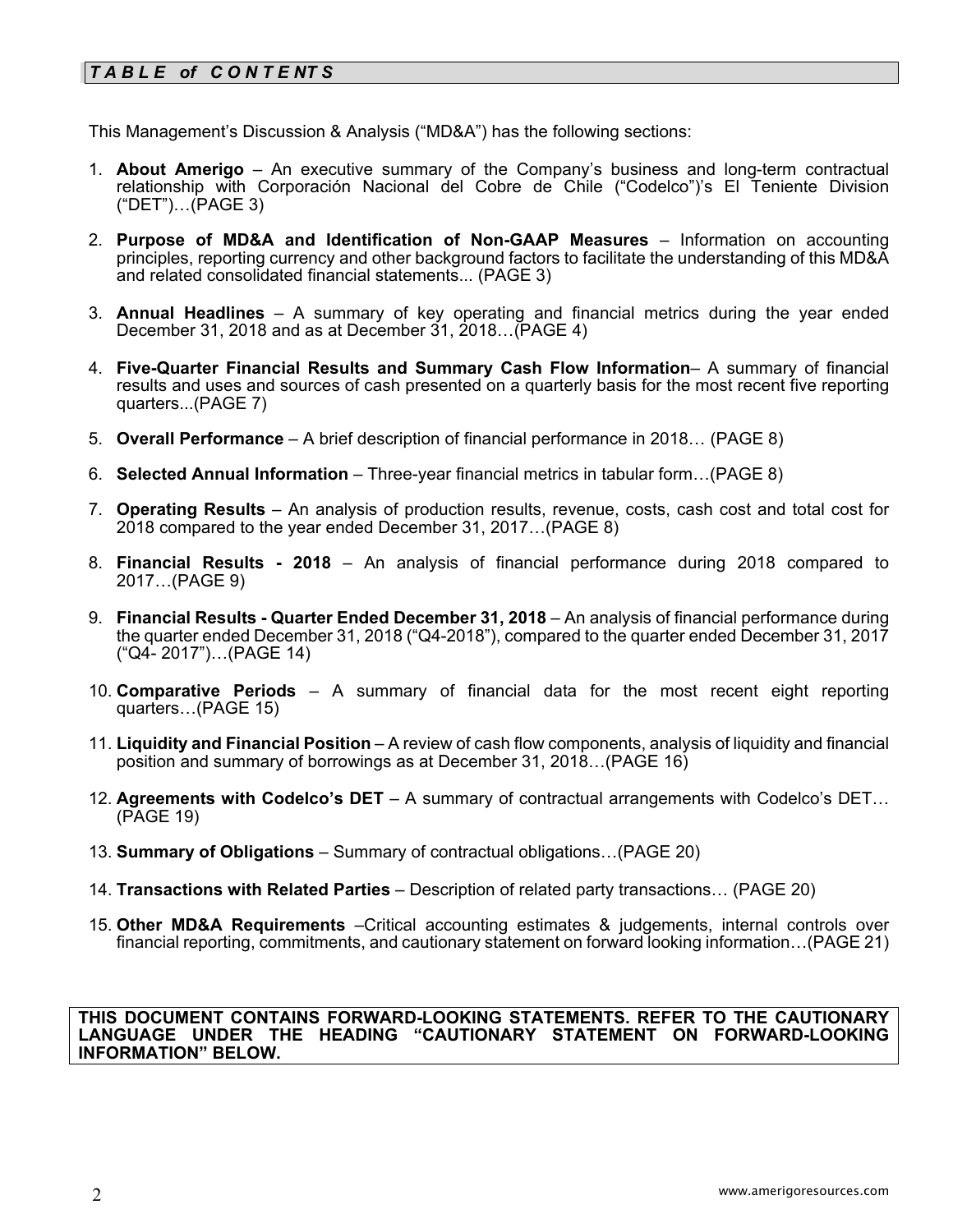## **ABOUT AMERIGO**

Amerigo Resources Ltd. ("Amerigo"") owns a 100% interest in Minera Valle Central S.A. ("MVC"), a producer of copper and molybdenum concentrates. MVC, located in Chile, has a long-term contract with Codelco's DET to process fresh and historic tailings from El Teniente. El Teniente, in production since 1905, is the world's largest underground copper mine.

MVC currently operates under a tolling agreement with DET and title to the copper concentrates produced by MVC remains with DET. MVC earns copper tolling revenue, calculated as the gross value of copper produced at applicable market prices net of notional items. Notional items include treatment and refining charges, DET copper royalties and transportation costs. Refer to Agreements with Codelco's DET (page 19).

MVC also has a molybdenum sales agreement with Chile's Molibdenos y Metales S.A. ("Molymet") that expires on December 31, 2019.

MVC has essentially completed a phased expansion to extract and process high grade historic tailings (the "Cauquenes tailings"). Phase One of the expansion was completed in 2015, extending MVC's economic life to at least 2037. Construction of Phase Two of the expansion was completed in December 2018, allowing MVC to reach record production of 65.0 million pounds of copper in the year. Installation of a regrind mill, originally part of the Phase Two expansion, is estimated to be completed in June 2019.

Amerigo's shares are listed for trading on the Toronto Stock Exchange ("TSX") and traded in the United States on the OTCQX.

#### **PURPOSE OF MD&A and IDENTIFICATION OF NON-GAAP MEASURES**

This MD&A of the results of operations and financial position of Amerigo together with its subsidiaries (collectively, the "Company"), is prepared as of February 19, 2019.

It should be read in conjunction with Amerigo's audited consolidated financial statements and related notes for the year ended December 31, 2018.

Amerigo's financial statements are reported in accordance with International Financial Reporting Standards ("IFRS") issued by the International Accounting Standards Board ("IASB"). The financial data in this MD&A is derived from Amerigo's financial statements, except non-GAAP measures which are indicated as such.

Our objective in preparing this MD&A's is to help the reader understand the factors affecting the Company's current and future financial performance.

#### **Non-GAAP measures**

References are made in this MD&A to cash cost and total cost, two non-GAAP financial measures with no standardized meaning under IFRS and which may not be comparable to similar measures presented by other issuers.

Cash cost and total cost are commonly used as performance indicators in the mining industry and are an important performance metric for the Company.

A tabular reconciliation of cash and total costs to tolling and production costs in 2018 and 2017 is available on page 13.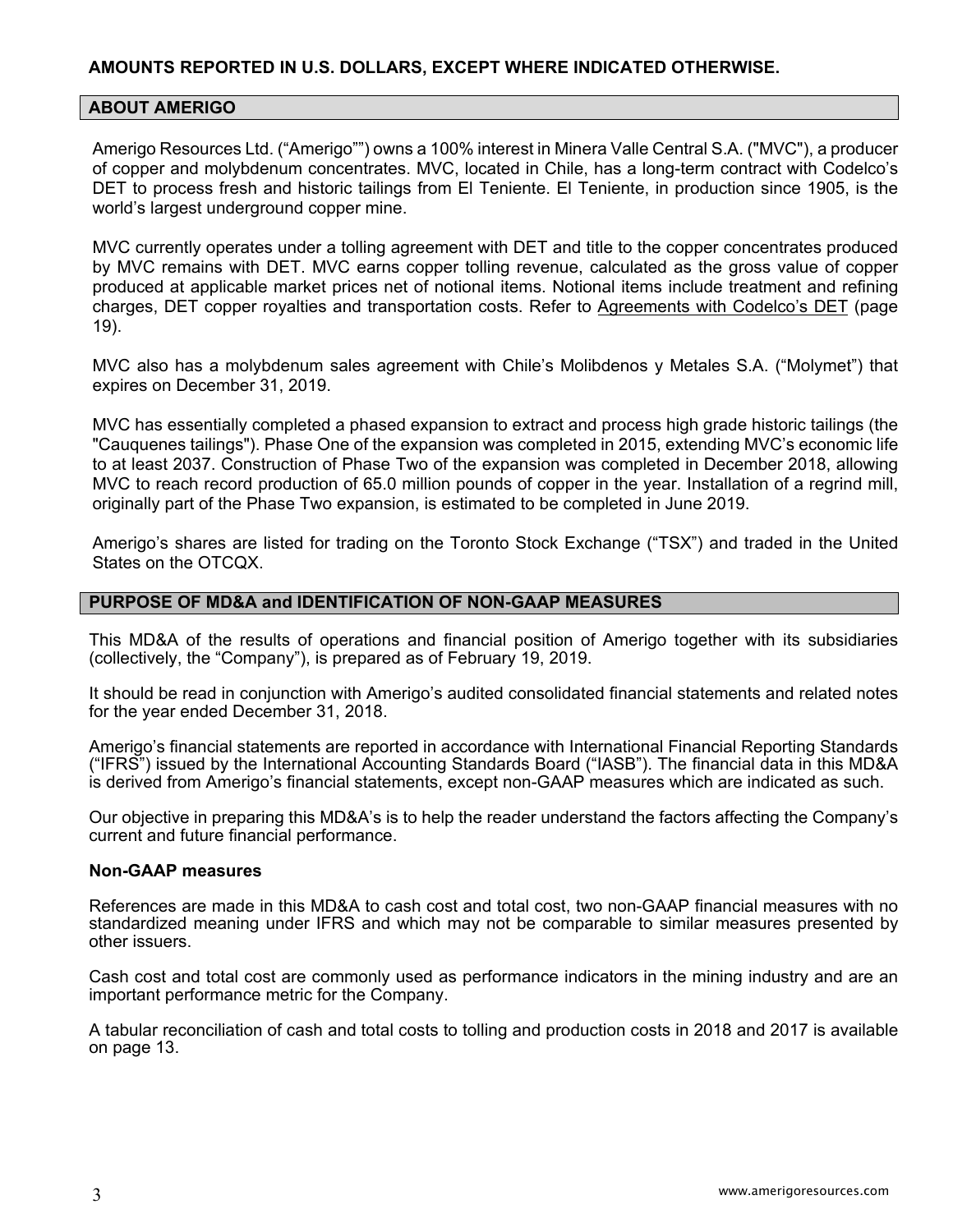#### **ANNUAL HEADLINES**

## **Annual key performance metrics for 2018 and 2017**

|                                                                   |           | Years ended December 31, |          |       |
|-------------------------------------------------------------------|-----------|--------------------------|----------|-------|
|                                                                   | 2018      | 2017                     | Change   | %     |
| Copper produced (million pounds) <sup>1</sup>                     | 65.0      | 62.5                     | 2.5      | 4%    |
| Copper delivered (million pounds)                                 | 63.9      | 62.9                     | 1.0      | 2%    |
| Percentage of production from historic tailings                   | 68%       | 63%                      | 5%       |       |
| Revenue (\$ thousands) <sup>2</sup>                               | 136,833   | 134,027                  | 2,806    | 2%    |
| DET notional copper royalties (\$ thousands)                      | 41,088    | 36,388                   | 4,700    | 13%   |
| Tolling and production costs (\$ thousands)                       | 111,855   | 107,986                  | 3,869    | 4%    |
| Gross profit (\$ thousands)                                       | 24,978    | 26,041                   | (1,063)  |       |
| Net income (\$ thous ands)                                        | 10,495    | 7.989                    | 2,506    |       |
| Earnings per share - basic                                        | 0.06      | 0.05                     | 0.01     | 20%   |
| Operating cash flow (\$ thousands) $3$                            | 27,794    | 26,387                   | 1,407    | 5%    |
| Cash flow paid for purchase of plant and equipment (\$ thousands) | (35, 957) | (14, 693)                | 21,264   | 145%  |
| Cash and cash equivalents (\$ thousands) <sup>4</sup>             | 21,338    | 27,524                   | (6, 186) | (22%) |
| Borrowings (\$ thousands) $5$                                     | 66,212    | 63,067                   | 3,145    | 5%    |
| $\vert$ MVC's copper price (\$/lb) $^6$                           | 2.92      | 2.83                     | 0.09     | 3%    |
| $M/C$ 's molybdenum price (\$/lb) <sup>7</sup>                    | 11.84     | 8.20                     | 3.64     | 44%   |

1 Copper production conducted under a tolling agreement with DET.<br>2 Revenue reported net of notional items (smelting and refining charges, DET notional copper royalties and transportation costs).<br><sup>3</sup> Operating cash flow before changes in non-cash working capital.<br><sup>4</sup> At December 31, 2018 includes \$7.9 million in operating cash accounts and a \$13.4 million debt service reserve account

- ("DSRA").
- 
- <sup>5</sup> At December 31, 2018 includes short and long-term portions of \$23.5 and \$42.7 million, respectively.<br><sup>6</sup> MVC's copper price is the average notional copper price for the period, before smelting and refining, DET notion
- $\sigma$  MVC's molybdenum price is the average realized molybdenum price in the period, before roasting charges and settlement adjustments to prior period sales

#### **Amerigo reported stronger annual net income and cash flow**

- Net income was \$10.5 million (2017: \$8.0 million).
- Earnings per share were \$0.06 basic and diluted (2017: \$0.05 basic and \$0.04 diluted).
- Cash flow generated from operations before changes in non-cash working capital was \$27.8 million (2017: \$26.4 million).

#### **MVC's average copper price in 2018 was \$2.92/lb**

- MVC's copper price was \$2.92 per pound ("/lb") (2017: \$2.83/lb) and MVC's molybdenum price was \$11.84/lb (2017: \$8.20/lb).
- Revenue was \$136.8 million (2017: \$134.0 million), including copper tolling revenue of \$118.4 million (2017: \$119.5 million) and molybdenum and other revenue of \$18.4 million (2017: \$14.5 million).
- Copper tolling revenue is calculated from MVC's gross value of copper produced of \$188.6 million (2017: \$172.7 million) and fair value adjustments to settlement receivables of (\$5.3 million) (2017: \$7.1 million), less notional items including DET royalties of \$41.1 million (2017: \$36.4 million), smelting and refining of \$21.5 million (Q3-2017: \$21.7 million) and transportation of \$2.2 million (2017: \$2.2 million).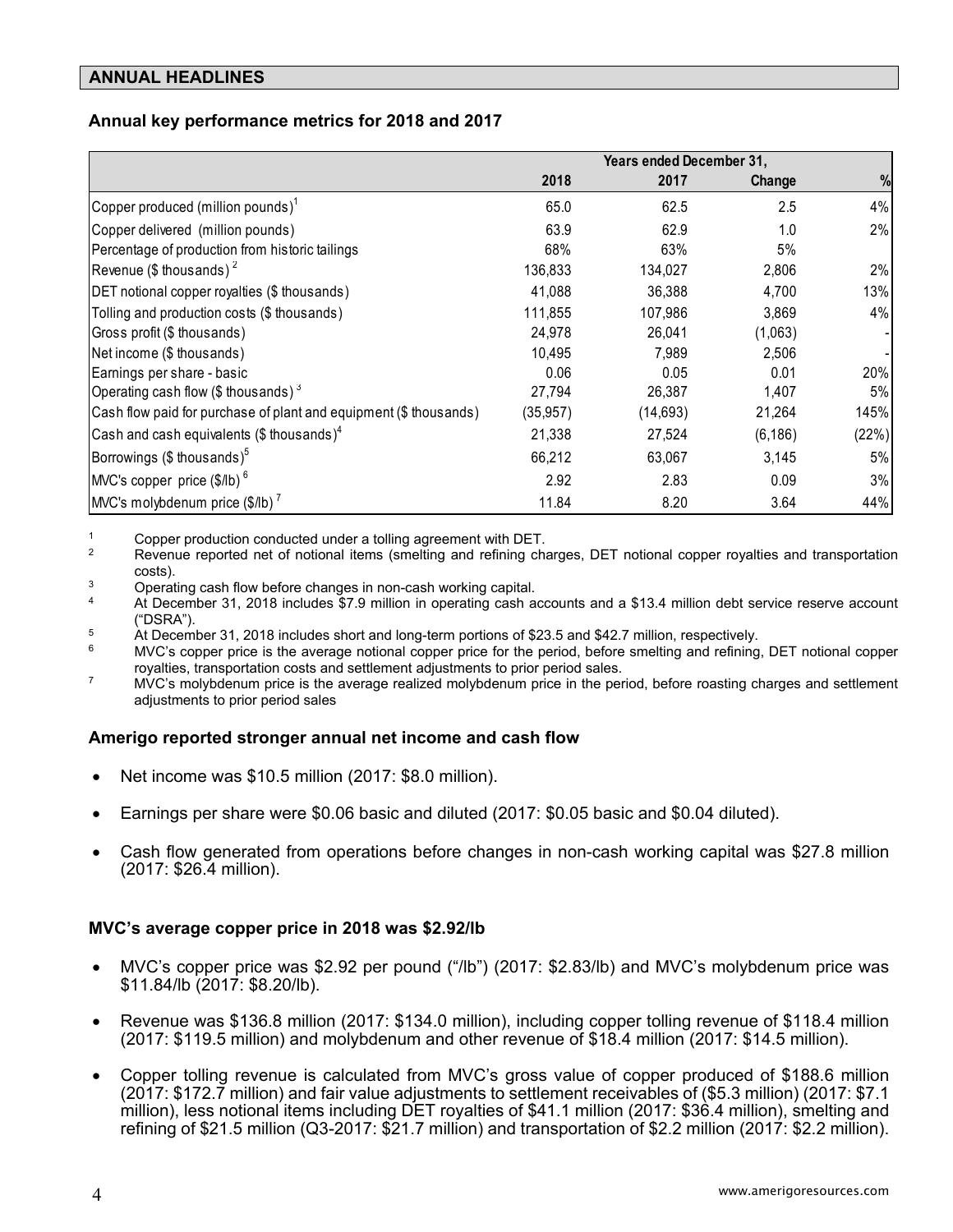- MVC's financial performance is very sensitive to changes in copper prices. MVC's Q4-2018 provisional copper price was \$2.77/lb, and final prices will be the average London Metal Exchange ("LME") prices for January, February and March 2019. A 10% increase or decrease from the \$2.77/lb provisional price used at December 31, 2018 would result in a \$4.9 million change in revenue in 2019 in respect of 2018 production.
- Amerigo remains fully leveraged to the price of copper.

#### **MVC achieved record production at a cash cost of \$1.56/lb**

- 2018 production was 65.0 million pounds of copper (2017: 62.5 million pounds).
- Copper production included 43.7 million pounds from Cauquenes (2017: 39.3 million pounds) and 21.3 million pounds from fresh tailings in 2018 (2017: 21.8 million pounds). In 2017, 1.5 million pounds of copper were also produced through a tolling agreement with Minera Maricunga that expired that year.
- Molybdenum production was 1.9 million pounds (2017: 1.6 million pounds).
- Cash cost (a non-GAAP measure equal to the aggregate of smelting and refining charges, tolling/production costs net of inventory adjustments and administration costs, net of by-product credits, page 13) decreased to \$1.56/lb (2017: \$1.64/lb).
- Total cost (a non-GAAP measure equal to the aggregate of cash cost, DET notional copper royalties and DET molybdenum royalties of \$0.68/lb and depreciation of \$0.23/lb, page 13) decreased to \$2.47/lb  $(2017: $2.50$ <sup>[b]</sup>, due to lower cash cost.

#### **MVC's Phase Two Project met the banks' completion test in December 2018**

- MVC's new rougher flotation cells started to produce concentrates on August 20, 2018 and the new cleaner flotation circuit came on-line on October 12, 2018. Installation of a regrind mill, originally part of the Phase Two expansion, is estimated to be completed in June 2019.
- The 60-day production test required under the Cauquenes expansion finance loan was completed on December 21, 2018. MVC is now ramping up to full capacity and the project's \$1.5 million concentrate regrind mill is expected to be installed in June 2019.
- The Phase Two capital expenditure ("Capex") is estimated at \$39.9 million -including the regrind millcompared to budget of \$35.3 million, primarily due to a 9.3% appreciation of the Chilean peso during the construction period compared to budget, and additional equipment installed during commissioning. Remaining Phase Two Capex payments of \$3.1 million will be made in 2019.
- MVC also expanded its molybdenum plant in order to process the additional molybdenum available from the Cauquenes expansion. The molybdenum plant expansion had a cost of approximately \$7.8 million and was financed through a 5-year capital lease agreement.
- In 2019, the Company expects to produce 80.0 to 85.0 million pounds of copper at a cash cost of \$1.30 to \$1.45/lb, and production of 2.5 million pounds of molybdenum. In Q1-2019, production will be lower than average and cash cost will be higher than average as MVC's mine plan extracts lower quality material from Cauquenes, further affected by a longer than expected annual maintenance shutdown.
- In 2019, MVC expects to incur \$5.8 million in sustaining Capex.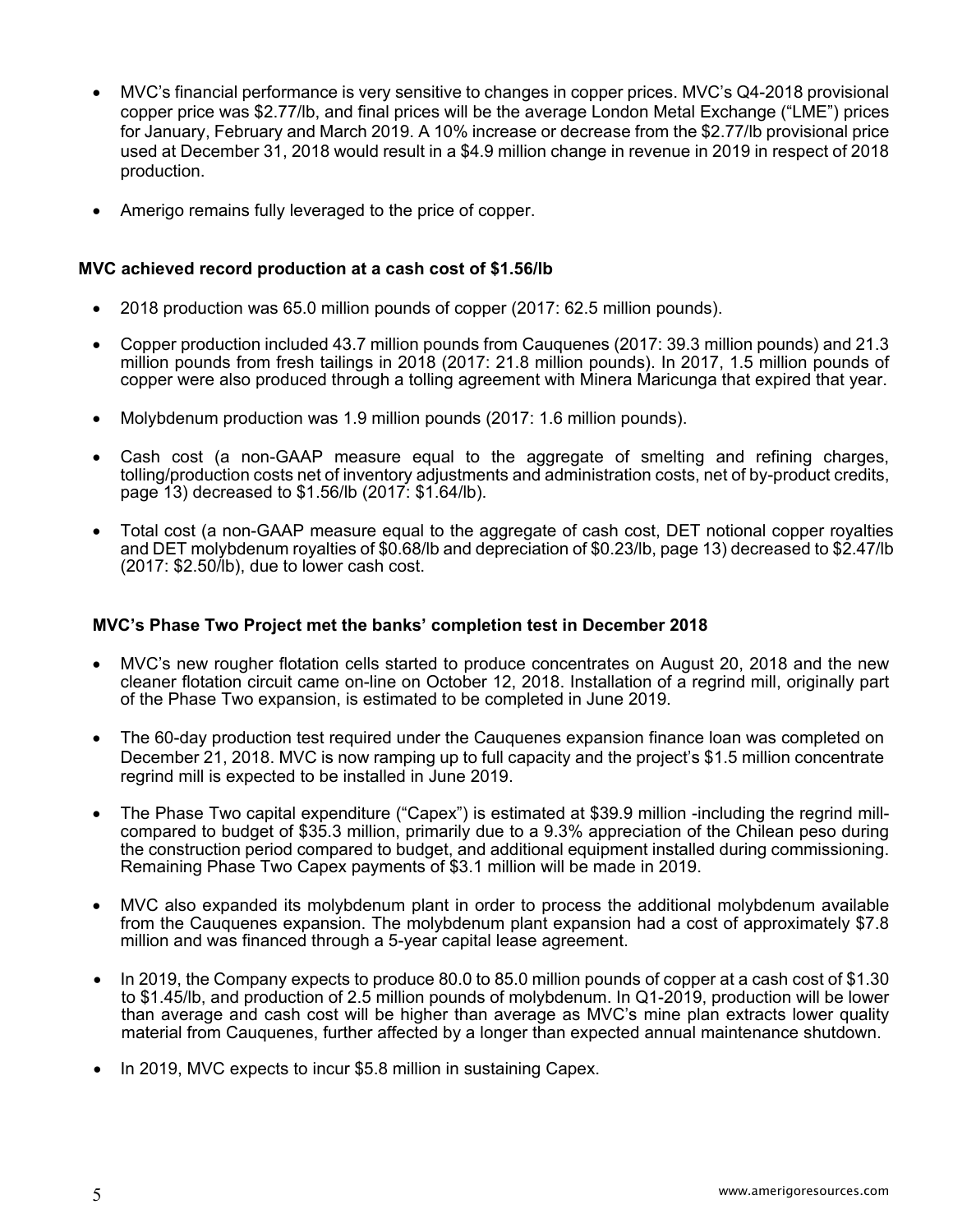#### **Cash balance at year end was \$21.3 million, debt repayments in 2018 were \$19.7 million**

- At December 31, 2018, the Company's cash balance was \$21.3 million (December 31, 2017: \$27.5 million), including \$7.9 million in operating accounts and \$13.4 million in a debt service reserve account.
- The Company had a \$16.9 million working capital deficiency (December 31, 2017: \$4.5 million), caused by \$22.5 million in scheduled bank debt repayments in the following twelve months.
- Amerigo does not consider that its working capital deficiency constitutes a significant liquidity risk, as it anticipates generating operating cash flow to meet current liabilities as they come due, assuming copper prices remain at levels above \$2.70/lb.
- Borrowings at year end were \$66.2 million. In 2018 MVC received debt proceeds of \$23.3 million which were used in the Cauquenes Phase Two Expansion. MVC also made debt repayments of \$19.7 million on the Phase One expansion loan and on a loan with DET which was fully repaid in the year.
- Refer to Cautionary Statement on Forward Looking Information (page 23).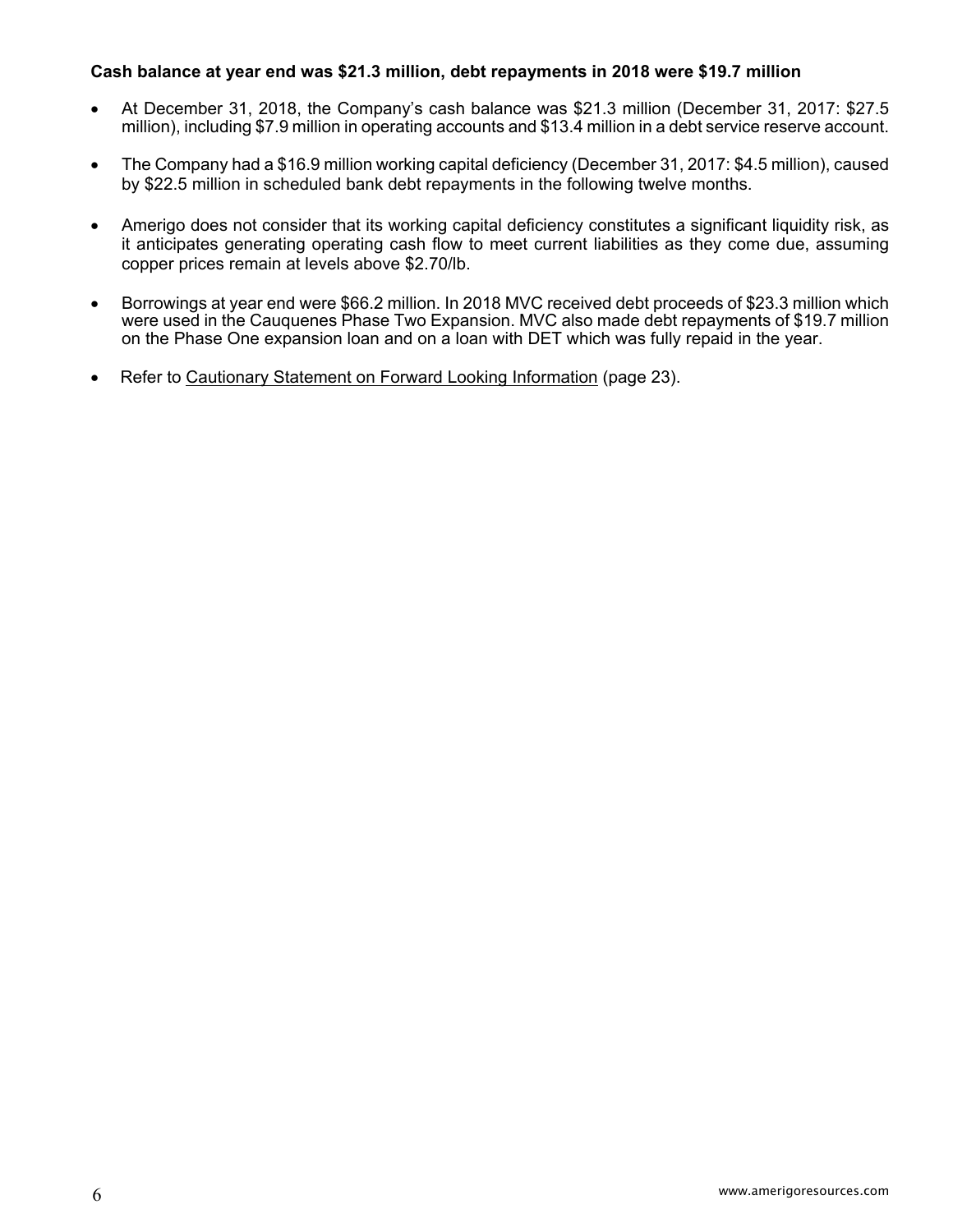# *SUMMARY OF FINANCIAL RESULTS Q4-2017 TO Q4-2018*

|                                                              | Q4-2018          | Q3-2018        | Q2-2018          | Q1-2018        | Q4-2017          |
|--------------------------------------------------------------|------------------|----------------|------------------|----------------|------------------|
| Copper production, million pounds                            | 18.531           | 17.555         | 14.658           | 14.210         | 15.625           |
| Copper deliveries, million pounds                            | 17.593           | 17,595         | 14.219           | 14.520         | 16.284           |
| MVC's copper price (\$/lb)                                   | 2.77             | 2.74           | 3.16             | 3.09           | 3.10             |
|                                                              |                  |                |                  |                |                  |
| Financial results (\$ thousands)                             |                  |                |                  |                |                  |
| Revenue                                                      |                  |                |                  |                |                  |
| Gross value of copper produced                               | 49,168           | 48,891         | 44,493           | 46,041         | 50,550           |
| Adjustments to fair value of settlement receivables          | 408              | (6,083)        | 556              | (179)          | 1,065            |
|                                                              | 49,576           | 42,808         | 45,049           | 45,862         | 51,615           |
| Notional items deducted from gross value of copper produced: |                  |                |                  |                |                  |
| DET royalties - copper                                       | (10, 412)        | (9,238)        | (10, 642)        | (10, 797)      | (11, 453)        |
| Smelting and refining                                        | (5,920)          | (5,822)        | (4,738)          | (5,040)        | (5,765)          |
| Transportation                                               | (587)            | (580)          | (518)            | (554)          | (572)            |
| Copper tolling revenue                                       | 32,657           | 27,168         | 29,151           | 29,471         | 33,825           |
| Molybdenum and other revenue                                 | 4,925            | 5,202          | 3,848            | 4,410          | 3,176            |
|                                                              | 37,582           | 32,370         | 32,999           | 33,881         | 37,001           |
| Tolling and production costs                                 |                  |                |                  |                |                  |
| Tolling and production costs                                 | (21, 334)        | (22, 528)      | (21, 459)        | (22, 839)      | (23, 221)        |
| Depreciation and amortization                                | (3,883)          | (3,625)        | (3,685)          | (3, 566)       | (3, 583)         |
| Administration                                               | (1, 432)         | (1, 347)       | (1, 419)         | (1,696)        | (1, 338)         |
| DET royalties - molybdenum                                   | (854)            | (925)          | (646)            | (616)          | (397)            |
|                                                              | (27, 503)        | (28, 425)      | (27, 209)        | (28, 717)      | (28, 539)        |
| Gross profit                                                 | 10,079           | 3,945          | 5,790            | 5,164          | 8,462            |
| Other expenses                                               |                  |                |                  |                |                  |
| Derivative to related parties including                      |                  |                |                  |                |                  |
| changes in fair value                                        | 349              | (114)          | 239              | (414)          | (1,003)          |
| Salaries, management and professional fees                   | (1,037)          | (440)          | (442)            | (575)          | (839)            |
| Office and general expenses                                  | (145)            | (263)          | (141)            | (299)          | (141)            |
| Share-based payment compensation                             | (95)             | (236)          | (312)            | (684)          | (47)             |
|                                                              | (1, 277)         | (939)          | (895)            | (1, 558)       | (1,027)          |
| Foreign exchange gain (loss)                                 | (570)            | 109<br>8       | (457)            | 98<br>168      | (293)            |
| Other (losses) gains                                         | (31)             | 117            | 53               | 266            | 7                |
|                                                              | (601)<br>(1,529) | (936)          | (404)            | (1,706)        | (286)            |
|                                                              |                  |                | (1,060)          |                | (2,316)          |
| Operating profit                                             | 8,550            | 3,009          | 4,730            | 3,458          | 6,146            |
| Finance expense<br>Income before income tax                  | (1,420)<br>7,130 | (989)<br>2,020 | (912)<br>3,818   | (985)<br>2,473 | (1,243)<br>4,903 |
| Income tax expense                                           | (2,010)          | (582)          |                  | (1,256)        | (1,805)          |
| Net income                                                   | 5,120            | 1,438          | (1,098)<br>2,720 | 1,217          | 3,098            |
|                                                              |                  |                |                  |                |                  |
| Earnings per share - basic                                   | 0.03             | 0.01           | 0.02             | 0.01           | 0.02             |
| Earnings per share - diluted                                 | 0.03             | 0.01           | 0.02             | 0.01           | 0.02             |
| Unit tolling and production costs                            | 1.56             | 1.62           | 1.91             | 1.98           | 1.75             |
| Cash cost $(\$/IB)^1$                                        | 1.45             | 1.38           | 1.71             | 1.77           | 1.66             |
| Total cost $(\$/IB)^1$                                       | 2.27             | 2.17           | 2.74             | 2.83           | 2.64             |
| Uses and sources of cash (\$thousands)                       |                  |                |                  |                |                  |
| Operating cash flow before w orking capital changes          | 9,228            | 6,194          | 6,428            | 5,944          | 6,640            |
| Operating cash flow after w orking capital changes           | 7,811            | 8,120          | 1,785            | 9,437          | 13,568           |
| Cash used in investing activities                            | (4, 574)         | (11, 148)      | (9,961)          | (10, 274)      | (6,945)          |
| Cash (used in) received from financing activities            | (5, 367)         | 5,690          | 447              | 2,882          | (2,329)          |
| Ending cash balance <sup>2</sup>                             | 21,338           | 23,330         | 21,390           | 29,869         | 27,524           |

<sup>1</sup> Cash and total costs are non-GAAP measures. Refer to page 13 for the basis of reconciliation of these measures to tolling and production costs.<br>
2 At December 31, 2018 includes \$7.9 million held in operating cash accounts and \$13.4 million held in a DSRA.

A discussion on key quarterly variances (revenue and tolling and production costs) can be found on page 15.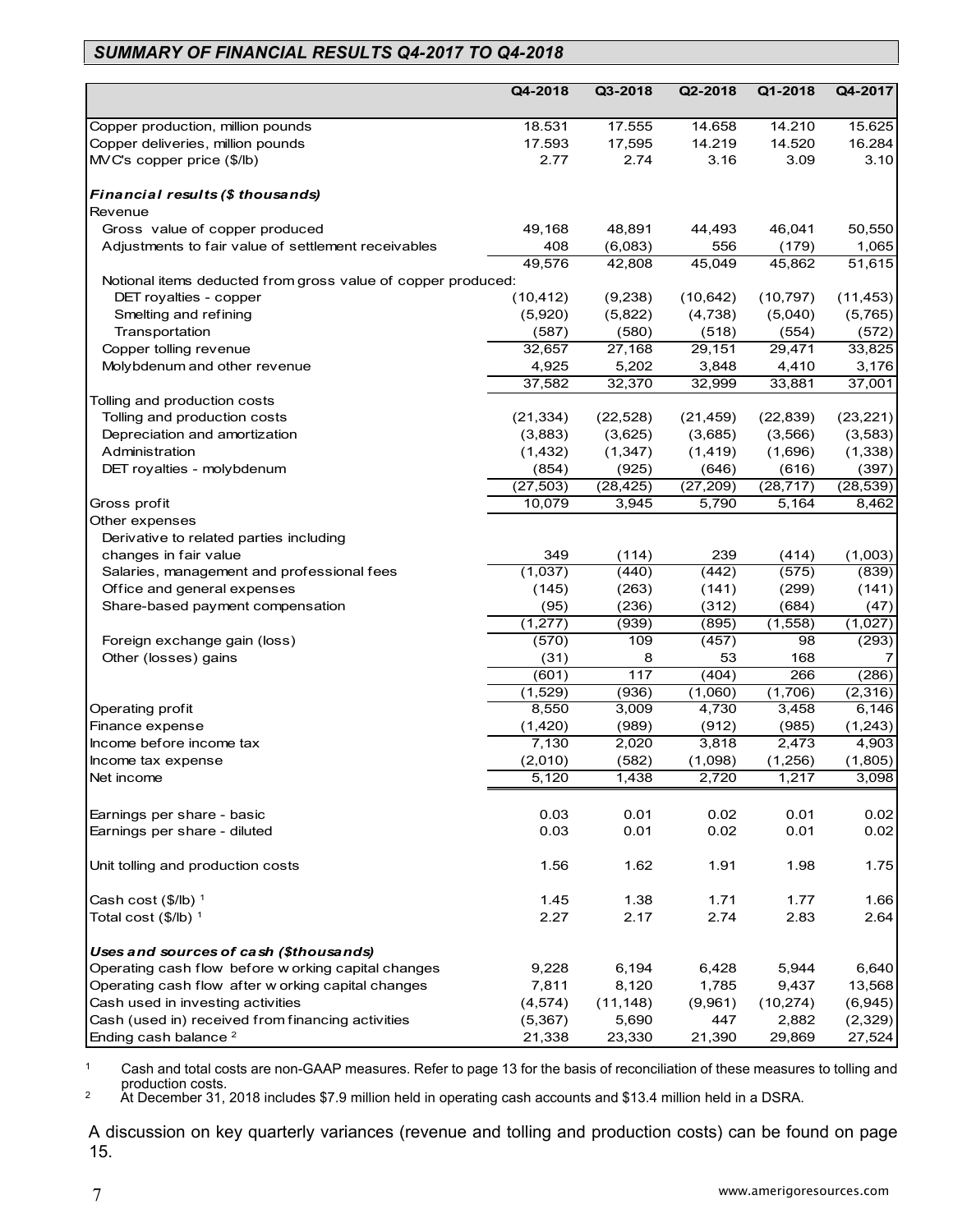#### *OVERALL PERFORMANCE*

The Company's net income in 2018 was \$10.5 million (2017: net income of \$8.0 million). The improvement in financial performance is the result of a stronger MVC copper price of \$2.92/lb (2017: \$2.83/lb), a stronger MVC molybdenum price of \$11.84/lb (2017: \$8.20/lb in 2017 and higher production.

The Company generated operating cash before changes in non-cash working capital accounts of \$27.8 million (2017: \$26.4 million). Including the effect of changes in non-cash working capital accounts, the Company generated operating cash flow of \$27.2 million (2017: \$32.7 million).

At December 31, 2018, the Company had cash and cash equivalents of \$21.4 million (2017: \$27.5 million) and a working capital deficiency of \$16.9 million (2017: working capital deficiency of \$4.5 million).

#### *SELECTED ANNUAL FINANCIAL INFORMATION*

The following information has been extracted from the Company's audited consolidated financial statements for the years ended December 31, 2018, 2017 and 2016.

|                                   | Year ended   | Year ended   | Year ended   |
|-----------------------------------|--------------|--------------|--------------|
|                                   | December 31, | December 31, | December 31, |
|                                   | 2018         | 2017         | 2016         |
| Revenue (thousands)               | \$136,833    | \$134,027    | \$91,388     |
| Net income (loss) (thousands)     | 10.495       | 7.989        | (7, 531)     |
| Earnings (loss) per share         | 0.06         | 0.05         | (0.04)       |
| Diluted earnings (loss) per share | 0.06         | 0.04         | (0.04)       |

|                                       | At December 31, | At December 31, | At December 31, |
|---------------------------------------|-----------------|-----------------|-----------------|
|                                       | 2018            | 2017            | 2016            |
| Total assets                          | \$257,613       | \$230,549       | \$221,686       |
| Total long-term financial liabilities | 60.711          | 54.936          | 68,676          |

Long term financial liabilities at December 31, 2018 were comprised of: long-term portion of borrowings of \$42.7 million (2017: \$42.3 million, 2016: \$59.1 million), other non-current liabilities of \$7.4 million (2017: \$0.7 million, 2016: \$1.2 million), related party derivative liability of \$9.7 million (2017: \$11.0 million, 2016: \$7.4 million) and severance provisions of \$1.0 million (2017: \$1.0 million, 2016: \$0.8 million).

#### *OPERATING RESULTS*

Copper production in 2018 was 65.0 million pounds of copper, 4% higher than 2017 production of 62.5 million pounds. In 2018, the higher-grade Cauquenes historic tailings contributed 67% of MVC's copper production (2017: 63%).

Copper deliveries in 2018 were 63.9 million pounds (2017: 62.9 million pounds).

MVC's 2018 copper production met annual guidance and plant performance progressed according to plan. The Phase Two rougher flotation cells started to produce concentrates on August 20, 2018, the new cleaner flotation circuit came on-line on October 12, 2018 and MVC completed the Phase Two expansion completion test required by lenders on December 21, 2018. MVC is now ramping up to full capacity and the project's \$1.5 million concentrate regrind mill is expected to be installed in June 2019.

Molybdenum production was 1.9 million pounds (2017: 1.6 million pounds).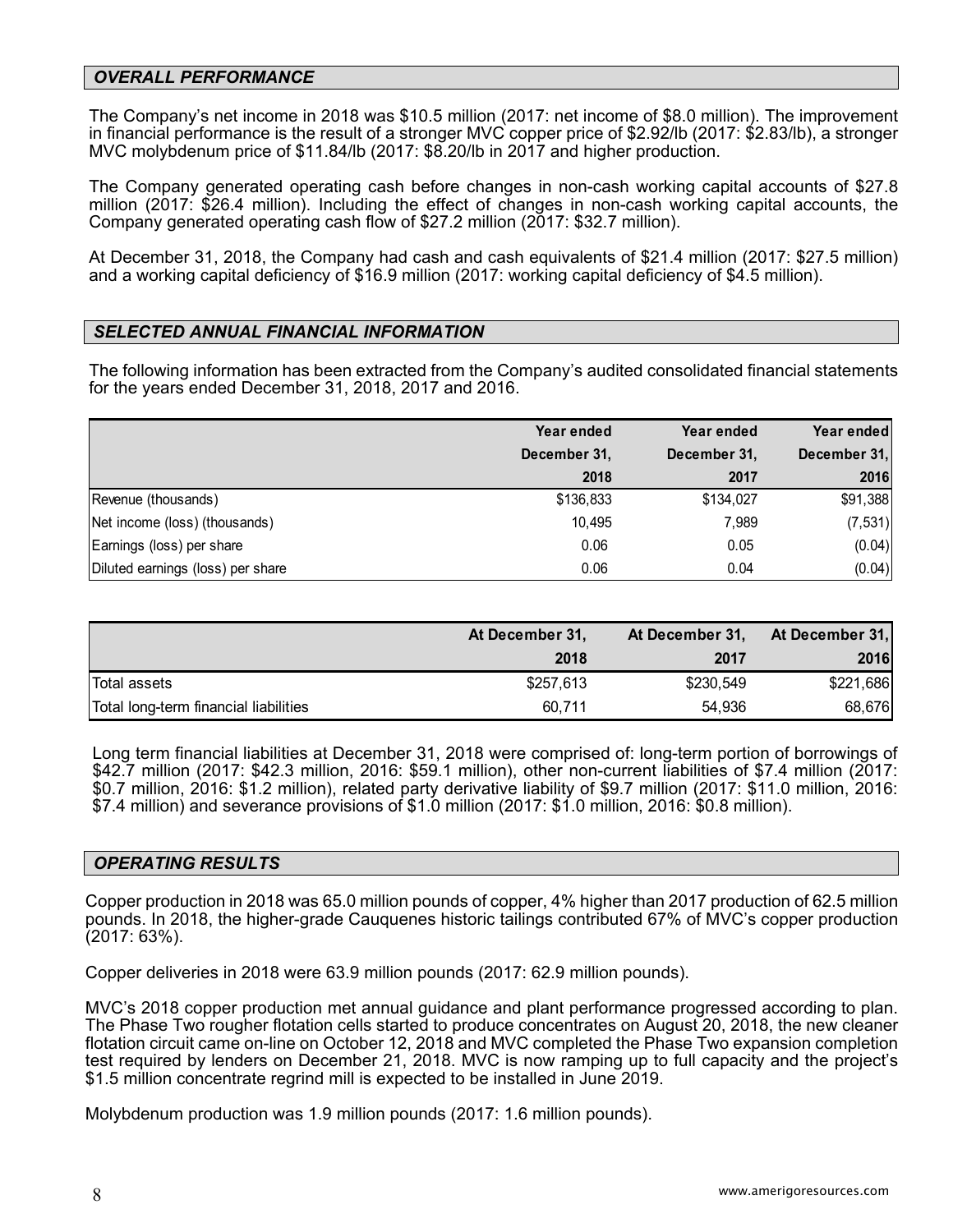# **Production**

|                                           | 2018       | 2017       |
|-------------------------------------------|------------|------------|
| <b>FRESH TAILINGS FROM EL TENIENTE</b>    |            |            |
| Tonnes processed                          | 43,403,906 | 43,718,322 |
| Copper grade (%)                          | 0.118%     | 0.118%     |
| Copper recovery                           | 18.9%      | 19.2%      |
| Copper produced (lbs)                     | 21,271,855 | 21,784,124 |
| <b>HISTORIC TAILINGS FROM EL TENIENTE</b> |            |            |
| Tonnes processed                          | 22,279,089 | 22,658,605 |
| Copper grade (%)                          | 0.249%     | 0.249%     |
| Copper recovery                           | 35.7%      | 31.6%      |
| Copper produced (lbs)                     | 43,682,923 | 39,265,260 |
| <b>TOLL PROCESSING FROM MARICUNGA</b>     |            |            |
| Copper produced (lbs)                     |            | 1,465,764  |
| <b>COPPER</b>                             |            |            |
| Total copper produced (lbs)               | 64,954,778 | 62,515,148 |
| Total copper delivered to DET (lbs)       | 62,926,330 | 62,906,274 |
| <b>MOLYBDENUM</b>                         |            |            |
| Total molybdenum produced (lbs)           | 1,887,814  | 1,551,885  |
| Total molybdenum sold (lbs)               | 1,796,529  | 1,555,047  |

# *FINANCIAL RESULTS – 2018*

Net income was \$10.5 million (\$0.06 basic and diluted earnings per share ("EPS") (2017: \$8.0 million; \$0.05 basic and \$0.04 diluted EPS) due to stronger production and higher copper and molybdenum prices.

## **Revenue**

Revenue in 2018 was \$136.8 million (2017: \$134.0 million).

|                                                              | 2018             | 2017      |
|--------------------------------------------------------------|------------------|-----------|
| Average LME copper price per pound                           | \$<br>$2.96$ \$  | 2.80      |
|                                                              |                  |           |
| Gross vaue of copper produced (thousands)                    | \$<br>188,593 \$ | 172,665   |
| Adjustments to fair value of settlement receivables          | (5, 298)         | 7,124     |
|                                                              | 183,295          | 179,789   |
| Notional items deducted from gross value of copper produced: |                  |           |
| DET royalties - copper (thousands)                           | (41,088)         | (36, 388) |
| Smelting and refining (thousands)                            | (21, 520)        | (21, 717) |
| Transportation (thousands)                                   | (2, 239)         | (2, 173)  |
| Copper tolling revenue                                       | 118,448          | 119,511   |
| Molybdenum and other revenue (thousands)                     | 18,385           | 14,516    |
| Revenue (thousands)                                          | \$<br>136,833 \$ | 134,027   |
|                                                              |                  |           |
| MVC's copper price (\$/lb)                                   | \$<br>$2.92$ \$  | 2.83      |
| MVC's molybdenum price (\$/lb)                               | 11.84            | 8.20      |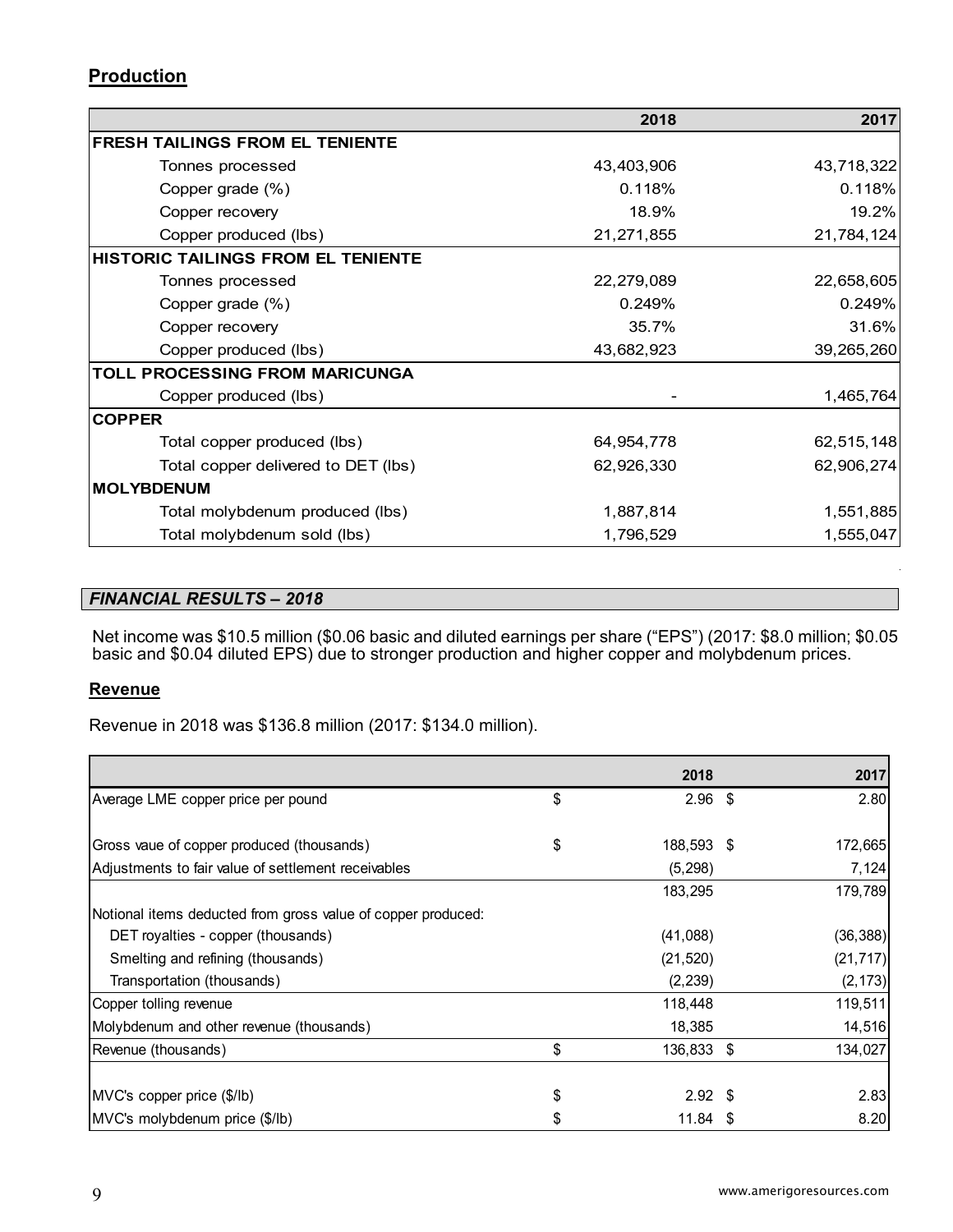MVC produces copper concentrates under a tolling agreement with DET. Title to the copper concentrates produced by MVC is retained by DET and MVC earns tolling revenue, calculated as the gross value of copper produced at applicable market prices, plus or minus adjustments to the fair value of settlement receivables, net of notional items (DET copper royalties, treatment and refining charges and transportation costs).

Copper revenue is billed weekly based on the tolling activity of the preceding week, which is measured by the production of copper concentrates. Additional billings are done on a monthly basis based on the tolling activity for the full month, less weekly billings, and to bill for pricing term differences, as disclosed in the following paragraph.

MVC's compensation is determined in accordance with annual industry benchmarks for pricing terms and smelting and refining charges. In 2018, it was based on the average LME copper price for the third month following delivery of copper concentrates produced under the tolling agreement ("M+3"). Accordingly, final pricing for copper produced by MVC is determined based on the average LME copper price of the third month following delivery of copper, which for December 2018 deliveries will be the average LME copper price for March 2019. This variable difference gives rise to an embedded derivative. Changes to the fair value of the derivative are recognized in revenue as settlement receivables.

The average LME copper price in 2018 was \$2.96/lb (2017: \$2.80/lb) and MVC's copper price was \$2.92/lb (2017: \$2.83/lb).

At December 31, 2018, the provisional copper price used by MVC was \$2.77/lb. Financial performance is very sensitive to changes in copper prices. For example, a 10% increase or decrease from the \$2.77/lb price would result in a \$4.9 million change in copper tolling revenue in Q1-2019.

DET royalties on copper production are a notional item deducted from MVC's gross value of copper produced. In 2018, DET notional copper royalties were \$41.1 million, \$4.7 million higher than in 2017, due to higher copper prices and stronger production.

We disclose the terms for DET notional copper royalties and molybdenum royalties under Agreement with Codelco's DET (page 19).

Molybdenum produced by MVC is sold under a written sales agreement with Molymet. Revenue is billed monthly based on the amount of concentrates delivered during the preceding month. Molymet can elect different pricing terms on a monthly basis. In 2018, pricing terms included M+1, M+2 and M+3 in respect of the average Platt's molybdenum dealer oxide price of the month of sale. This variable difference also gives rise to an embedded derivative.

In 2018, MVC's molybdenum sales price was \$11.84/lb (2017: \$8.20/lb). At December 31, 2018, molybdenum sales were provisionally priced at \$12.09/lb, on an M+1 basis for October sales, and M+3 basis for November and December sales. A 10% increase or decrease in this price would result in pricedriven revenue settlement adjustments of \$0.4 million.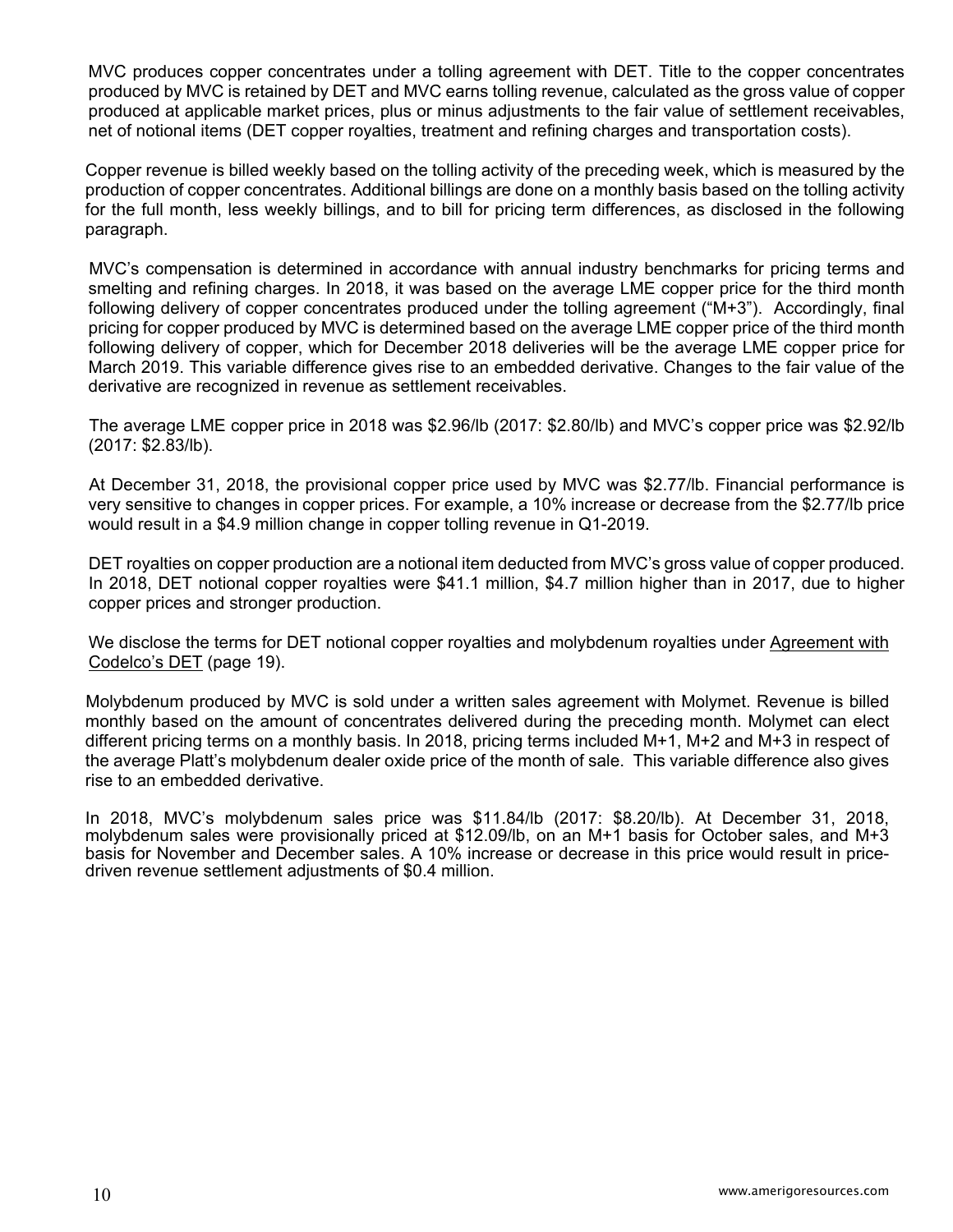## **Expenses**

| (Expressed in thousands)                  | 2018          |     | 2017    |
|-------------------------------------------|---------------|-----|---------|
| Direct tolling and production costs       |               |     |         |
| Power costs                               | \$<br>32,225  | -\$ | 31,151  |
| Labour costs                              | 10.431        |     | 10,381  |
| Lime costs                                | 8,762         |     | 8,724   |
| Grinding media                            | 8,156         |     | 6,743   |
| Other direct tolling / production costs   | 28,586        |     | 30,308  |
|                                           | 88,160        |     | 87,307  |
| Depreciation and amortization             | 14,759        |     | 14,321  |
| <b>Administration</b>                     | 5,895         |     | 5,155   |
| DET royalties - molybdenum                | 3,041         |     | 1,203   |
| Tolling and production costs              | \$<br>111,855 | \$  | 107,986 |
| Unit tolling and production costs (\$/lb) | 1.75          |     | 1.72    |

Power costs increased by \$1.1 million or 3% compared to 2017 due to higher production. Costs in 2018 were \$0.1036/kWh (2017: \$0.1016/kWh).

Labour cost of \$10.4 million and lime cost of \$8.7 million remained at 2017 levels.

Grinding media costs of \$8.2 million increased \$1.4 million or 21% from 2017 due to higher steel costs.

In aggregate, other direct tolling costs decreased by \$1.7 million or 6% in 2018 due to inventory variations of \$3.5 million caused by lower deliveries compared to production in 2018 (the opposite than in 2017), and the absence of Maricunga tolling costs in the year (2017: \$2.9 million). Excluding these differences, other costs increased as noted in the table below.

| (Expressed in thousands)                      | 2018         | 2017         |
|-----------------------------------------------|--------------|--------------|
| Other direct production costs                 |              |              |
| Maintenance, excluding labour                 | \$<br>7.901  | \$<br>6,785  |
| Molybdenum production costs                   | 6,490        | 5,577        |
| Historic tailings extraction                  | 5,846        | 4,984        |
| Industrial water                              | 2,503        | 1,970        |
| Copper reagents                               | 2,435        | 2,186        |
| Subcontractors and support services           | 2,397        | 2,008        |
| Process control, environmental and safety     | 2,152        | 1,872        |
| Filtration and all other direct tolling costs | 929          | 613          |
| Inventory adjustments                         | (2,067)      | 1,413        |
| Maricunga tolling cost                        |              | 2,900        |
|                                               | \$<br>28,586 | \$<br>30,308 |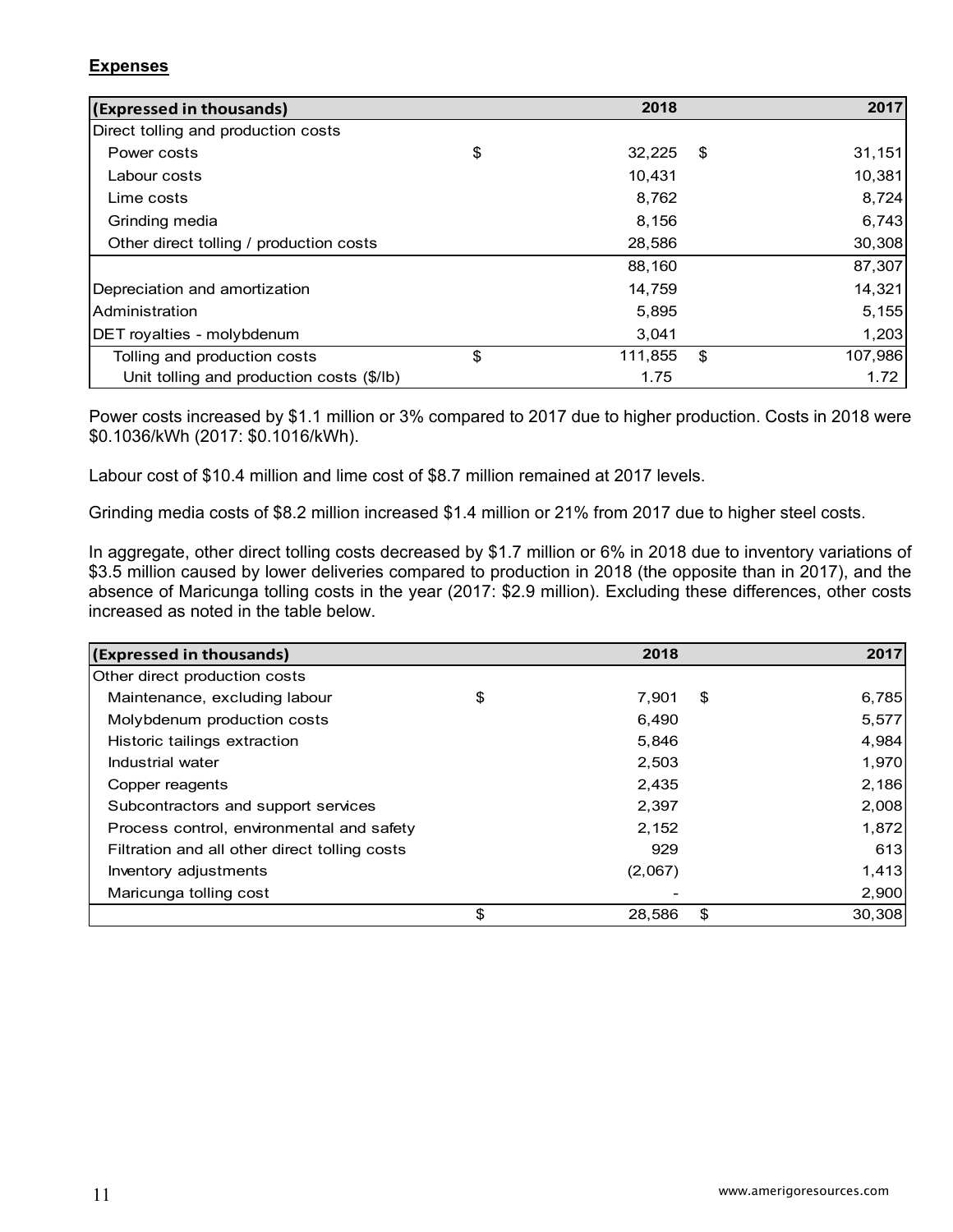| (S/lb Cu)                                            | 2018   | 2017 |
|------------------------------------------------------|--------|------|
| Other direct production costs                        |        |      |
| Maintenance, excluding labour                        | 0.12   | 0.11 |
| Molybdenum production costs                          | 0.10   | 0.09 |
| Historic tailings extraction                         | 0.09   | 0.08 |
| Industrial water                                     | 0.04   | 0.03 |
| Copper reagents                                      | 0.04   | 0.04 |
| Subcontractors and support services                  | 0.04   | 0.03 |
| Process control, environmental and safety            | 0.03   | 0.03 |
| Filtration and all other direct copper tolling costs | 0.01   | 0.01 |
| Inventory adjustments                                | (0.03) | 0.03 |
| Maricunga tolling cost                               |        | 0.05 |
|                                                      | 0.44   | 0.50 |

Depreciation and amortization increased to \$14.8 million (2017: \$14.3 million), from a higher asset base.

Administration expenses were \$5.9 million in 2018 (2017: \$5.2 million) as a result of higher labour costs and services.

Other expenses of \$5.2 million (2017: \$8.1million) are costs not related to MVC's production operations and include:

- General and administration expenses of \$4.7 million (2017: \$3.5 million) which include salaries, management and professional fees of \$2.5 million (2017: \$2.1 million), share-based payments of \$1.3 million (2017: \$0.6 million) and office and general expenses of \$0.8 million in both years.
- Other losses of \$0.6 million (2017: other gains of \$0.2 million) are comprised of a foreign exchange loss of \$0.7 million (2017: gain of \$0.1 million) and other gains of \$0.1 million in both years.
- A \$0.1 million gain associated with the related party derivative liability (2017: expense of \$4.8 million), which includes actual amounts paid or accrued to a related party of \$1.1 million (2017: \$1.0 million) and a \$1.2 million decrease in fair value (2017: increase in fair value of \$3.8 million). In 2018, the derivative's decrease in fair value was caused by higher estimated interest rates during the derivative's term. In 2017, the derivative's fair value increased due to the estimated increase in future production at MVC resulting from the Phase Two expansion.

The Company's finance expense was \$4.3 million (2017: \$5.1 million) which includes finance, commitment and interest charges and changes in value on interest rate swaps.

Income tax expense was \$4.9 million in 2018 and 2017, including current income tax expense of \$3.3 million (2017: \$3.5 million) and deferred tax expense of \$1.6 million (2017: \$1.4 million).

Deferred income tax expense results from the changes to deferred income tax liabilities, arising predominantly from the differences between the book and tax values of MVC's property, plant and equipment. Deferred tax liabilities do not represent income tax payable.

## **Cash Cost and Total Cost**

Cash cost and total cost are non-GAAP measures prepared on a basis consistent with the industry standard Brook Hunt definitions.

The Company believes that these measures provide additional information to evaluate corporate performance. Management also uses these measures to monitor internal performance.

In 2018 cash cost was \$1.56/lb (2017: \$1.64/lb) and total cost was \$2.47/lb (2017: \$2.50/lb).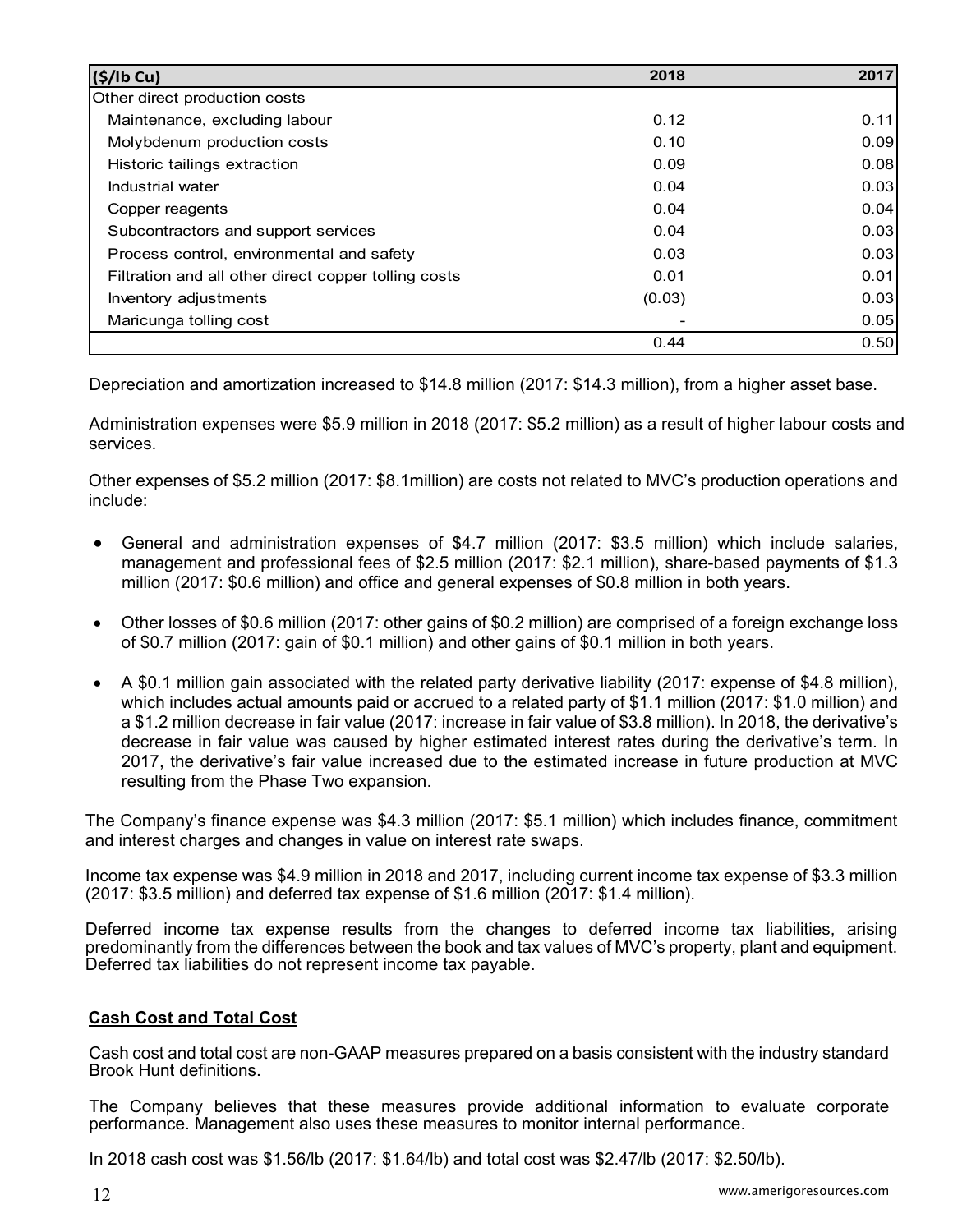A reconciliation of tolling and production costs to cash cost and total cost is presented below:

|                                             | 2018             | 2017          |
|---------------------------------------------|------------------|---------------|
| Tolling and production costs (thousands)    | \$<br>111,855 \$ | 107,986       |
| Add (deduct):                               |                  |               |
| DET notional royalties - copper (thousands) | 41,088           | 36,388        |
| Smelting and refining charges (thousands)   | 21,520           | 21,717        |
| Transportation costs (thousands)            | 2,239            | 2,173         |
| Inventory adjustments (thousands):          | 2,067            | (1, 413)      |
| By-product credits (thousands)              | (18, 385)        | (14, 516)     |
| Total cost (thousands)                      | \$<br>160,384    | \$<br>152,335 |
| Deduct:                                     |                  |               |
| DET notional royalties - copper (thousands) | (41,088)         | (36, 388)     |
| DET royalties - molybdenum (thousands)      | (3,041)          | (1, 203)      |
|                                             | (44, 129)        | (37, 591)     |
| Depreciation and amortization (thousands)   | (14, 759)        | (14, 321)     |
| Cash cost (thousands)                       | \$<br>101,496 \$ | 100,423       |
| Pounds of copper tolled from fresh and old  |                  |               |
| tailings (millions) $1$                     | 65.0M            | 61.1M         |
| Cash cost (\$/lb)                           | 1.56             | 1.64          |
| Total cost (\$/lb)                          | 2.47             | 2.50          |

1 Excludes 1.5 million pounds produced in 2017 from Maricunga toll processing, a by-product.

The Company's trailing annual and quarterly cash costs (\$/lb of copper produced) were:

|                           | 2018   | Q4-2018 | Q3-2018 | Q2-2018 | Q1-2018 |
|---------------------------|--------|---------|---------|---------|---------|
|                           |        |         |         |         |         |
| <b>Power costs</b>        | 0.50   | 0.45    | 0.44    | 0.56    | 0.56    |
| Smelting & refining       | 0.33   | 0.32    | 0.33    | 0.32    | 0.35    |
| Lime                      | 0.13   | 0.12    | 0.11    | 0.16    | 0.16    |
| Grinding media            | 0.13   | 0.14    | 0.11    | 0.12    | 0.13    |
| Administration            | 0.09   | 0.08    | 0.08    | 0.10    | 0.12    |
| Transportation            | 0.03   | 0.03    | 0.03    | 0.03    | 0.04    |
| <b>Other direct costs</b> | 0.63   | 0.58    | 0.58    | 0.68    | 0.72    |
| By-product credits        | (0.28) | (0.27)  | (0.30)  | (0.26)  | (0.31)  |
| Cash Cost                 | \$1.56 | \$1.45  | \$1.38  | \$1.71  | \$1.77  |

|                     | 2017   | Q4-2017 | Q3-2017 | Q2-2017 | Q1-2017 |
|---------------------|--------|---------|---------|---------|---------|
|                     |        |         |         |         |         |
| Power costs         | 0.51   | 0.50    | 0.54    | 0.49    | 0.52    |
| Smelting & refining | 0.36   | 0.37    | 0.35    | 0.34    | 0.36    |
| Lime                | 0.14   | 0.15    | 0.15    | 0.14    | 0.14    |
| Grinding media      | 0.11   | 0.11    | 0.10    | 0.11    | 0.12    |
| Administration      | 0.08   | 0.09    | 0.08    | 0.08    | 0.09    |
| Transportation      | 0.04   | 0.04    | 0.04    | 0.03    | 0.03    |
| Other direct costs  | 0.64   | 0.60    | 0.60    | 0.62    | 0.76    |
| By-product credits  | (0.24) | (0.20)  | (0.17)  | (0.28)  | (0.31)  |
| Cash Cost           | \$1.64 | \$1.66  | \$1.69  | \$1.53  | \$1.71  |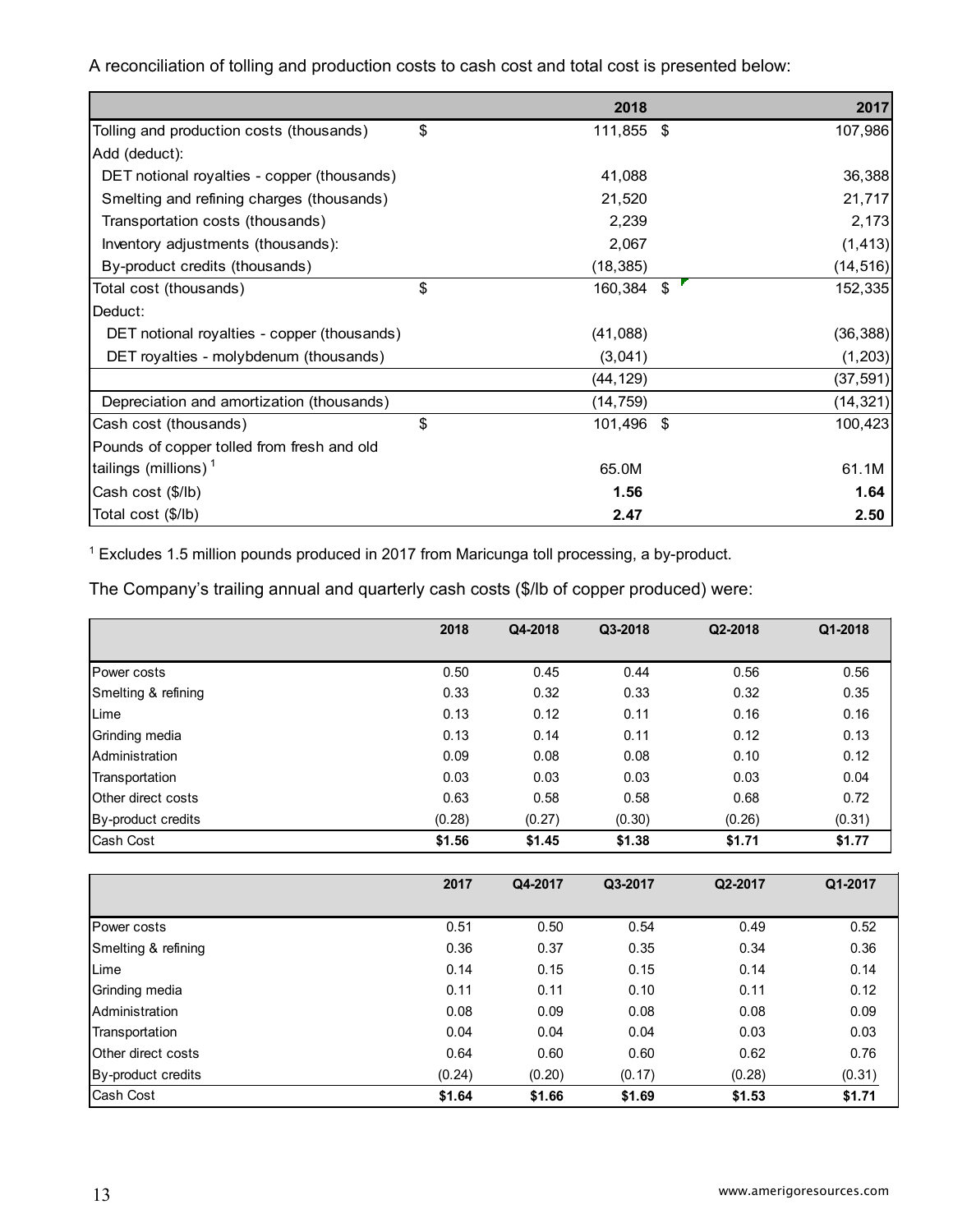MVC's components of cash cost, with the exception of grinding media, decreased in 2018 as a result of stronger production. By-product credits were strong at \$0.28/lb (2017: \$0.24/lb) due to stronger molybdenum production and prices.

|                                  | 2018   | Q4-2018 | Q3-2018 | Q2-2018 | Q1-2018 |
|----------------------------------|--------|---------|---------|---------|---------|
|                                  |        |         |         |         |         |
| Cash cost                        | 1.56   | 1.45    | 1.38    | 1.71    | 1.77    |
| DET notional royalites/royalties | 0.68   | 0.61    | 0.58    | 0.77    | 0.81    |
| Amortization/depreciation        | 0.23   | 0.21    | 0.21    | 0.26    | 0.25    |
| Total Cost                       | \$2.47 | \$2.27  | \$2.17  | \$2.74  | \$2.83  |

The Company's trailing annual and quarterly total costs (\$/lb of copper produced) were:

|                                         | 2017   | Q4-2017 | Q3-2017 | Q2-2017 | Q1-2017 |
|-----------------------------------------|--------|---------|---------|---------|---------|
| <b>Cash cost</b>                        | 1.64   | 1.66    | 1.69    | 1.53    | 1.71    |
| <b>DET</b> notional royalties/royalties | 0.62   | 0.75    | 0.63    | 0.52    | 0.55    |
| Amortization/depreciation               | 0.24   | 0.23    | 0.23    | 0.23    | 0.26    |
| <b>Total Cost</b>                       | \$2.50 | \$2.64  | \$2.55  | \$2.28  | \$2.52  |

Total cost was \$2.47/lb (2017: \$2.50/lb), mostly due to lower cash cost.

# *F I N A N C I A L R E S U L T S – QUARTER ENDED DECEMBER 31, 2018*

In Q4-2018, the Company posted net income of \$5.1 million (\$0.03 EPS) (Q4-2017: \$3.1 million and \$0.02 EPS).

The Company generated operating cash flow before working capital changes of \$9.2 million (Q4-2017: \$6.6 million), and operating cash flow after changes in working capital of \$7.8 million (Q4-2017: \$13.6 million).

## **Revenue**

Revenue in Q4-2018 was \$37.6 million (2017: \$37.0 million) due to stronger production.

## **Expenses**

| (Expressed in thousands)                  | Q4-2018      | Q4-2017      |
|-------------------------------------------|--------------|--------------|
| Direct tolling and production costs       |              |              |
| Power costs                               | \$<br>8,400  | \$<br>7,867  |
| Labour costs                              | 2,512        | 3,009        |
| Lime costs                                | 2,226        | 2,335        |
| Grinding media                            | 2,556        | 1,717        |
| Other direct tolling / production costs   | 5,640        | 8,293        |
|                                           | 21,334       | 23,221       |
| Depreciation and amortization             | 3,883        | 3,583        |
| Administration                            | 1,432        | 1,338        |
| DET royalties - molybdenum                | 854          | 397          |
| Tolling and production costs              | \$<br>27,503 | \$<br>28,539 |
| Unit tolling and production costs (\$/lb) | 1.56         | 1.75         |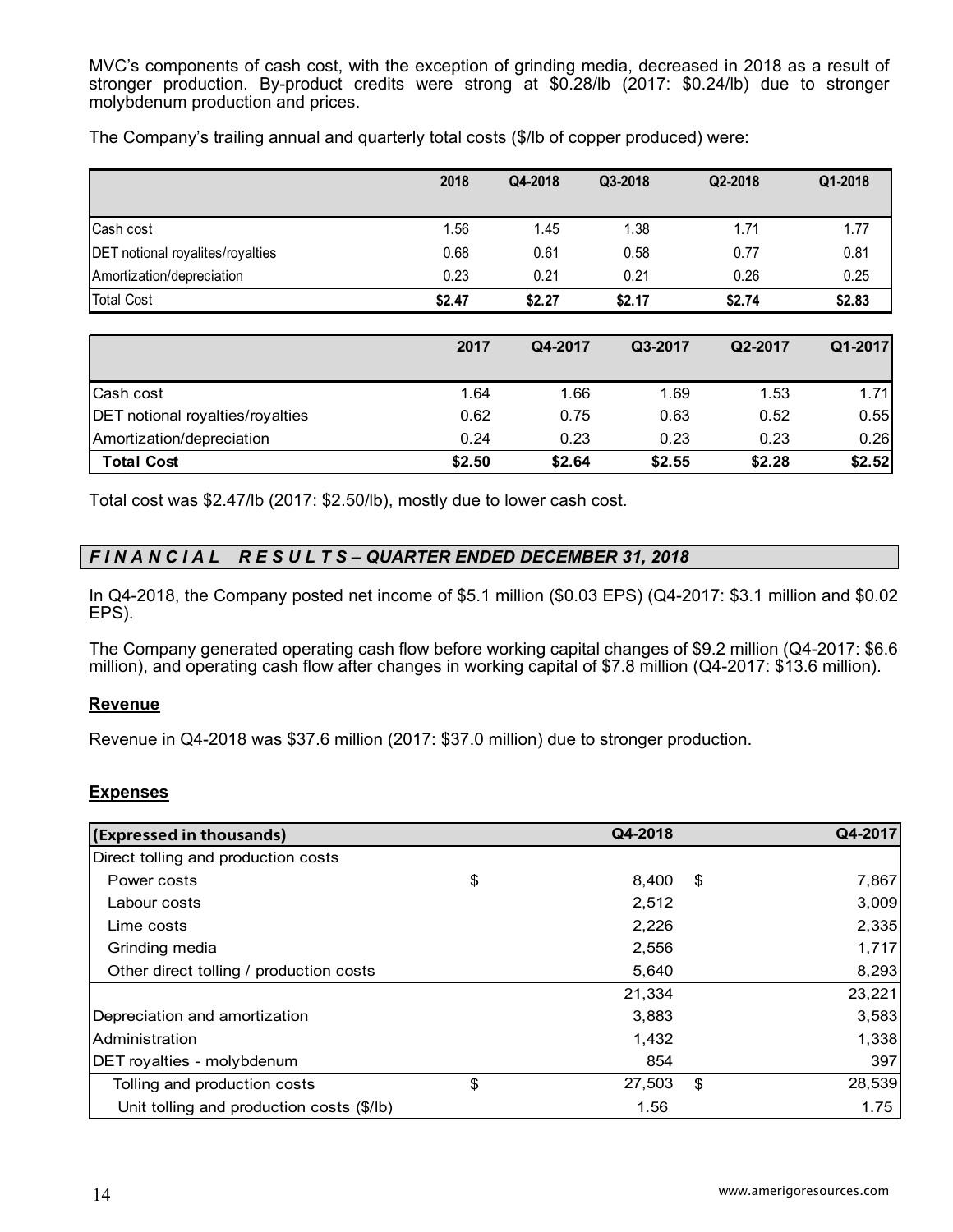Direct tolling and production costs were \$21.3 million (2017: \$23.2 million), due to lower other direct tolling and production costs, which include inventory variations.

Depreciation and amortization were \$3.9 million (Q4-2017: \$3.6 million) due to a higher MVC asset base, administration increased to \$1.4 million from \$1.3 million in Q4-2017 and the DET molybdenum royalties increased to \$0.9 million from \$0.4 million due to higher molybdenum production and a stronger molybdenum price.

Unit tolling and production costs decreased from \$1.75/lb to \$1.56/lb in the comparative quarterly periods.

#### *COMPARATIVE PERIODS*

Amerigo's quarterly financial statements are reported under IFRS applicable to interim financial reporting.

The following tables provide highlights from Amerigo's financial statements of quarterly results for the past eight quarters.

|                            | Q4-2018 | Q3-2018 | Q2-2018 | Q1-2018 |
|----------------------------|---------|---------|---------|---------|
|                            |         |         | S       | -SI     |
|                            |         |         |         |         |
| Total revenue (thousands)  | 37,582  | 32,370  | 32,999  | 33,881  |
| Net income (thousands)     | 5,120   | 1,438   | 2,720   | 1,217   |
| Earnings per share         | 0.03    | 0.01    | 0.02    | 0.01    |
| Diluted earnings per share | 0.03    | 0.01    | 0.02    | 0.01    |

|                                   | Q4-2017 | Q3-2017 | Q2-2017 | Q1-2017  |
|-----------------------------------|---------|---------|---------|----------|
|                                   | S       | S       |         |          |
|                                   |         |         |         |          |
| Total revenue (thousands)         | 37,001  | 37,421  | 29,860  | 29,744   |
| Net income (loss) (thousands)     | 3,098   | 7,854   | (1,653) | (1, 310) |
| Earnings (loss) per share         | 0.02    | 0.04    | (0.01)  | (0.01)   |
| Diluted earnings (loss) per share | 0.02    | 0.04    | (0.01)  | (0.01)   |

Quarterly revenue variances result mostly from higher or lower copper deliveries (a factor of quarterly production), MVC's copper price (a factor of market prices) and adjustments to fair value of settlement receivables.

The Company's revenues are highly sensitive to these variables, as summarized below:

|                                      | Q4-2018 | Q3-2018 | Q2-2018 | Q1-2018 | Q4-2017 | Q3-2017 | Q2-2017 | Q1-2017 |
|--------------------------------------|---------|---------|---------|---------|---------|---------|---------|---------|
| Copper sales/deliveries <sup>1</sup> | 17.6    | 17.6    | 14.22   | 14.52   | 16.28   | 15.25   | 16.2    | 15.18   |
| MVC's copper price                   | 2.77    | 2.74    | 3.16    | 3.09    | 3.10    | 3.00    | 2.59    | 2.65    |
| Settlement adjustments <sup>2</sup>  | 0.41    | (6.08)  | 0.56    | (0.18)  | 1.07    | 6.28    | (00, 0) | 0.78    |

<sup>1</sup> Million pounds of copper sold under tolling agreements with DET and Maricunga (H1-2017).<br><sup>2</sup> Adjustments to fair value of copper settlement receivables, expressed in millions of dollars.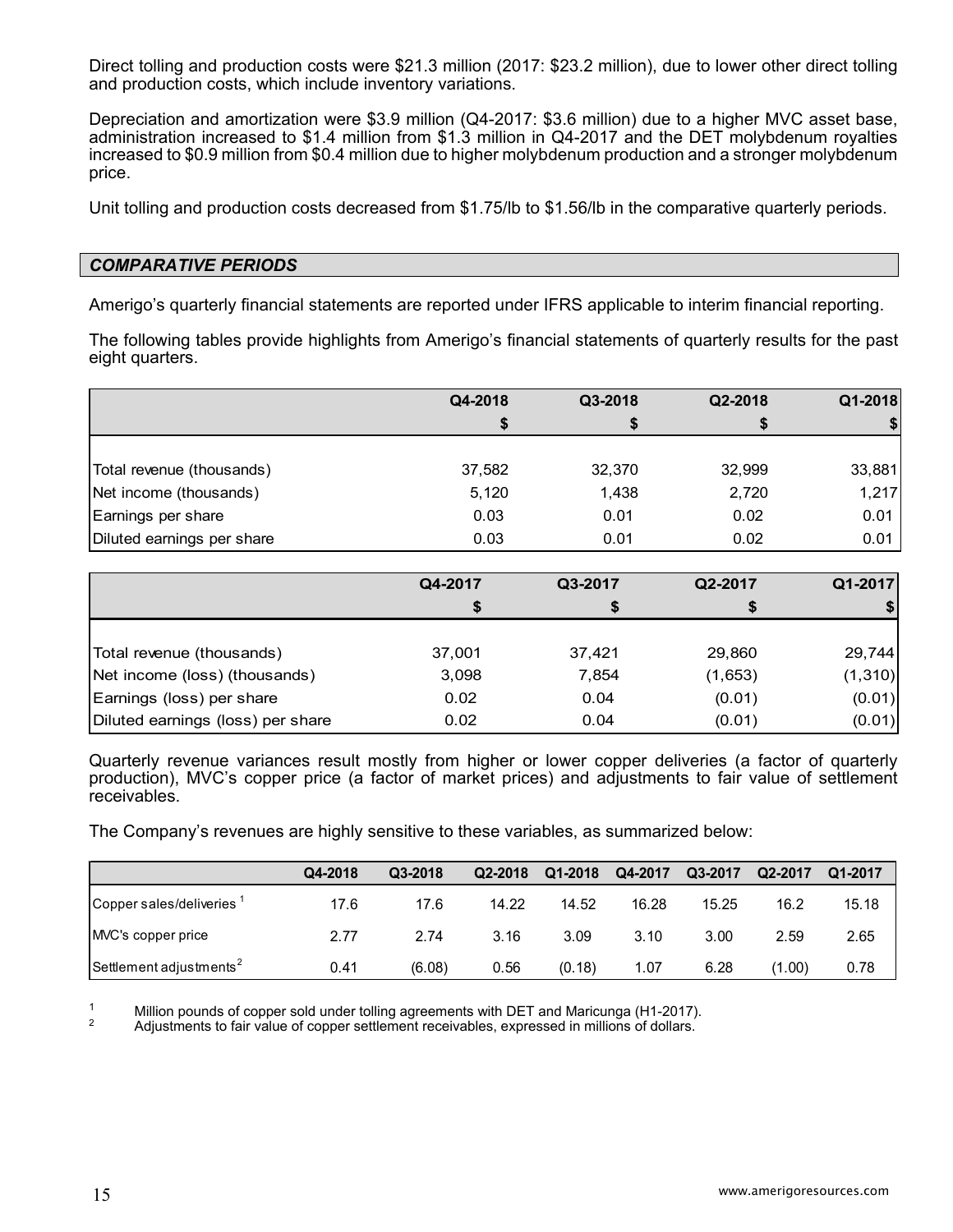Q2-2017 revenue was positively impacted by higher volumes of copper tolled, partially offset by lower average copper prices and the effect of negative settlement adjustments. Q3-2017 was positively impacted by higher copper prices and significant positive settlement adjustments. Q4-2017 to Q2-218 revenue were positively impacted by strong copper prices. Q3-2018 were positively affected by then record copper deliveries, but negatively impacted by lower copper prices and \$6.1 million in negative settlement adjustments. In Q4-2018, copper deliveries remained at record level and MVC's copper price improved slightly to \$2.77/lb with positive settlement adjustments of \$0.4 million.

In addition to revenue variances, the Company's quarterly results in the most recent eight quarters were also affected by variations in cost of sales:

|                                           | Q4-2018 | Q3-2018 | Q2-2018 | Q1-2018 | Q4-2017 | Q3-2017 | Q2-2017 | Q1-2017 |
|-------------------------------------------|---------|---------|---------|---------|---------|---------|---------|---------|
| Tolling and production costs <sup>1</sup> | \$27.50 | \$28.43 | \$27.21 | \$28.72 | \$28.54 | \$25.52 | \$26.17 | \$27.76 |
| Unit tolling and production $cost^2$      | \$1.56  | \$1.62  | \$1.91  | \$1.98  | \$1.75  | \$1.67  | \$1.62  | \$1.70  |

<sup>1</sup> Million of dollars.

<sup>2</sup> Tolling and production costs divided over number of pounds of copper delivered.

Tolling and production costs are affected by production levels, input costs (particularly power, lime and grinding media costs), copper prices and the depreciation or appreciation of the CLP to the U.S. dollar. Q2-2017 costs were lower than in the preceding quarter despite higher production due to MVC's cost containment efforts. Q3-2017 costs were also lower than the prior quarter, due to lower copper production and the termination of the Maricunga tolling contract. Q4-2017 and Q1-2018 costs increased due to higher power, lime and other direct costs. Total Q3-2018 costs increased due to higher production but decreased on a unit basis, and in Q4-2018 decreased both in respect of total and unit cost.

## *LIQUIDITY and FINANCIAL POSITION*

## **Cash Flow from Operations**

The Company generated cash of \$27.2 million from operations (2017: \$32.7 million).

Excluding the effect of changes in working capital accounts, the Company generated cash of \$27.8 million (2017: \$26.4 million).

#### **Cash Flow from Financing Activities**

In 2018, the Company received \$23.3 million in debt proceeds net of transaction costs (2017: \$10.7 million) and made debt repayments of \$19.7 million (2017: \$18.7 million). In 2018, the Company received \$0.1 million from the exercise of stock options (2017: \$0.4 million).

#### **Cash Flow used in Investing Activities**

In 2018, the Company used cash of \$35.3 million for payments of Capex (2017: \$14.7 million) and paid \$0.6 million in capitalized interest. Capex payments increased substantially in 2018 in connection with the Phase Two Cauquenes expansion.

#### **Liquidity and Financial Position**

At December 31, 108, the Company's cash and cash equivalents were \$21.3 million (2017: \$27.5 million), including \$13.4 million held in a DSRA (2017: \$7.3 million).

The Company had a working capital deficiency of \$16.9 million (December 31, 2017: \$4.5 million), caused by \$22.5 million in scheduled bank debt repayments in the following twelve months.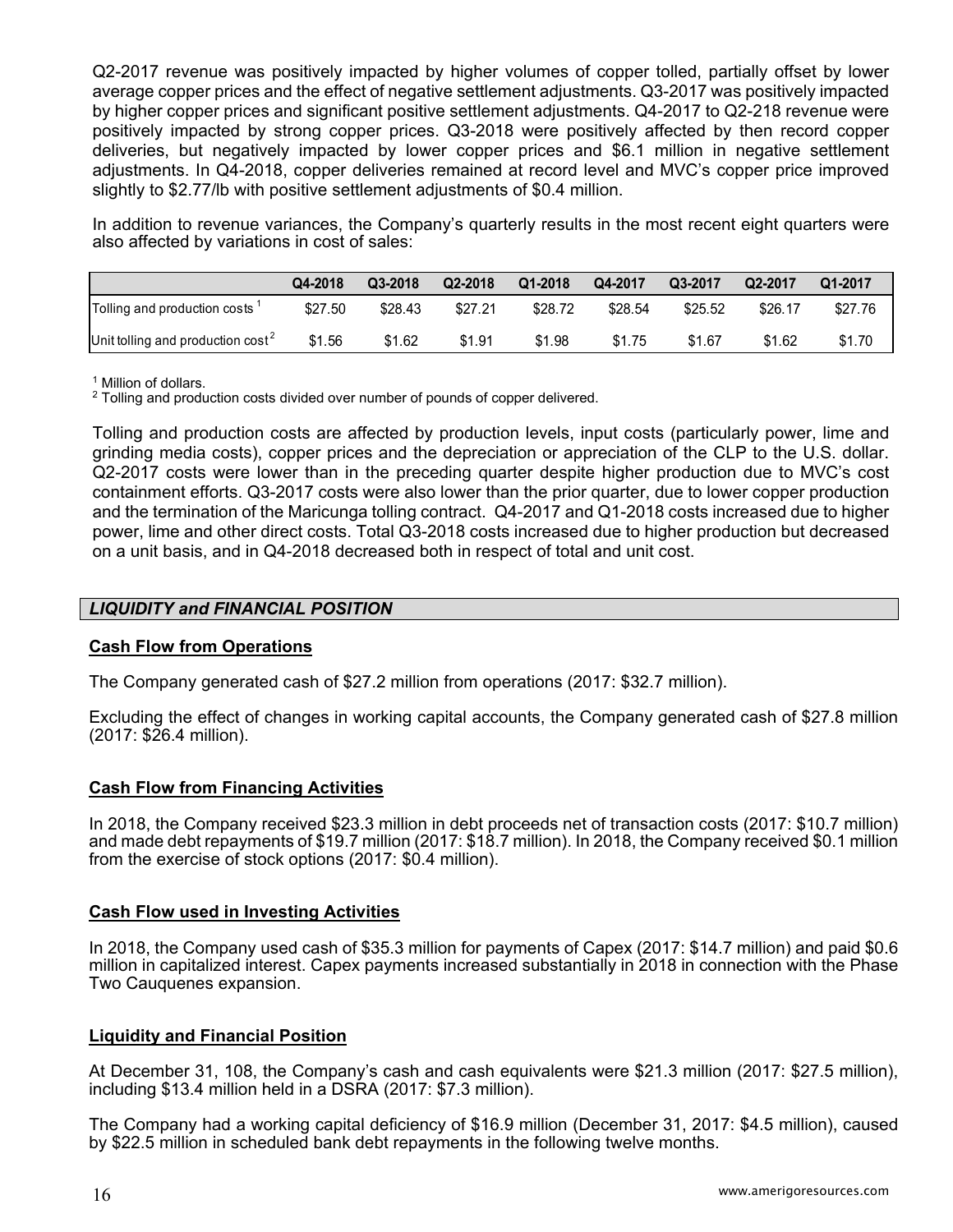The Company does not consider that its working capital deficiency constitutes a significant liquidity risk, as it anticipates generating sufficient operating cash flow to meet current liabilities as they come due, assuming copper prices were to remain in the short-term at current levels (\$2.70/lb). Working capital deficiencies are not uncommon in companies with short-term debt.

The Company operates in a cyclical industry with cash flow generating capacity closely correlated to market copper prices.

In 2019, MVC estimates to produce 80.0 to 85.0 million pounds of copper at an annual cash cost (page 13) of \$1.30 to \$1.45/lb. The Company expects to meet its financial obligations as they become due.

Total borrowings at year end are expected to be \$45.0 million, assuming MVC's scheduled capital repayments of \$22.5 million in 2019. However, the term of the loans may be shortened without penalty in accordance with the loan provisions, whereby MVC would allocate 50% of cash available to distribution to repay the existing bank loans.

#### **Borrowings**

| Borrowing outstanding (Thousands)                     | December 31, | December 31, |
|-------------------------------------------------------|--------------|--------------|
|                                                       | 2018         | 2017         |
|                                                       | \$           |              |
|                                                       |              |              |
| Cauquenes Phase One Loan                              | 31,317       | 41,527       |
| Cauquenes Phase Two Loan                              | 34,895       | 11,601       |
|                                                       | 66,212       | 53,128       |
| <b>DET Price Support Facility (b)</b>                 |              | 9,939        |
|                                                       | 66,212       | 63,067       |
| Comprise:                                             |              |              |
| Short-term debt and current portion of long-term debt | 23,521       | 20,810       |
| Long-term debt                                        | 42,691       | 42,257       |
|                                                       | 66,212       | 63,067       |

#### Cauquenes Phase One and Phase Two Loans

On March 25, 2015, MVC obtained a \$64.4 million loan facility from Scotiabank Chile ("Scotiabank") and Export Development Canada ("EDC") to finance the Cauquenes Phase One expansion (the "Cauquenes Phase One Loan").

The Cauquenes Phase One Loan has a maximum repayment term of six years consisting of twelve equal semi-annual principal payments of \$5.4 million which commenced on June 30, 2016. The repayment term may be shortened without penalty in accordance with the loan provisions. Interest is paid semi-annually on June and December 30.

Interest on the Phase One Loan is synthetically fixed through an interest rate swap ("IRS"), accounted for at fair value through profit or loss ("FVTPL") at a rate of 5.56% per annum for 75% of the facility. The remaining 25% of the facility is subject to a variable rate based on the US Libor six-month rate, which at December 31, 2018 was 6.37% per annum. The IRS on the Phase One Loan expired on December 27, 2018.

The balance of the Cauquenes Phase One Loan (net of transaction costs) at December 31, 2018 was \$31.3 million (December 31, 2017: \$41.5 million).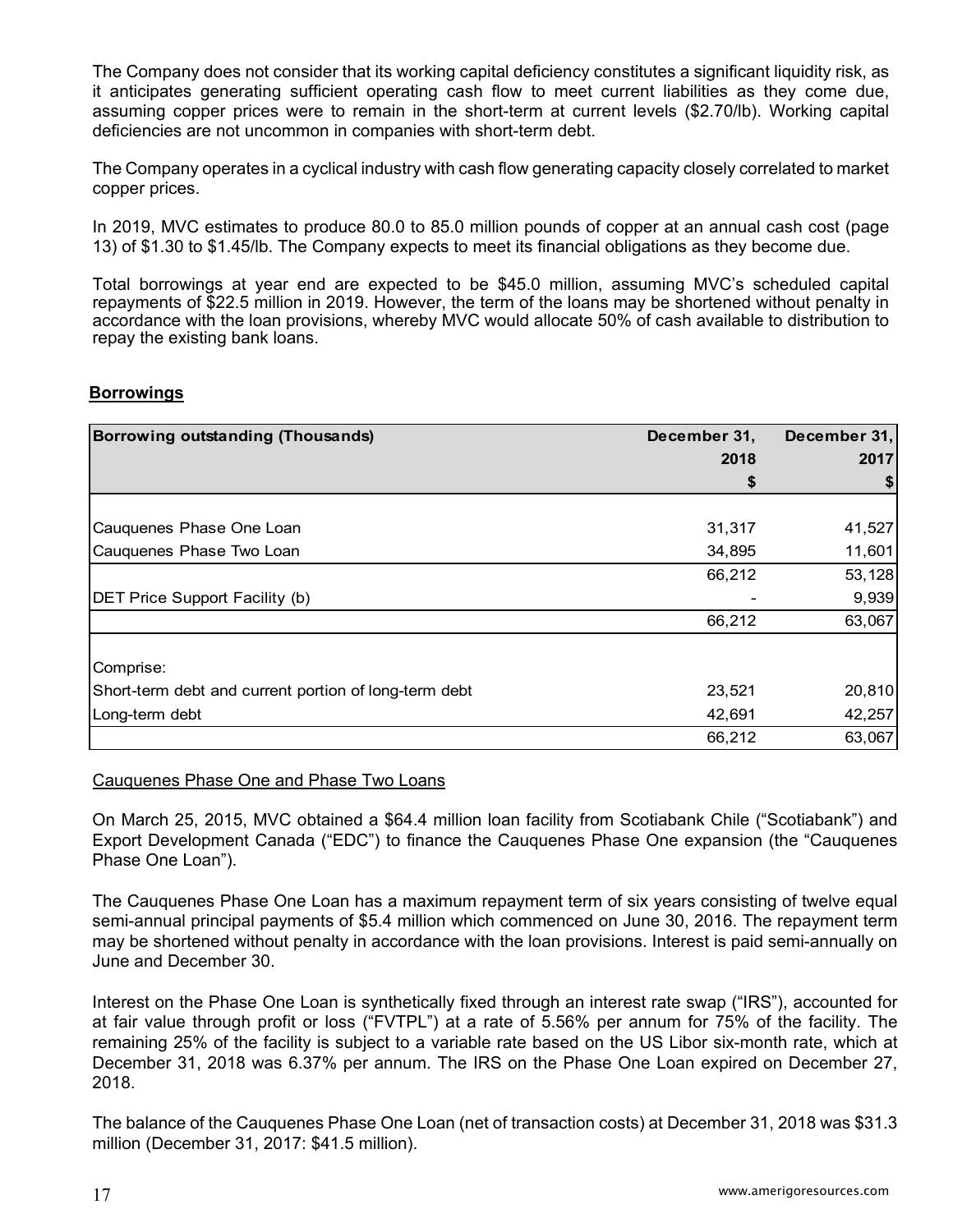On August 3, 2017, MVC obtained a second financing tranche with Scotiabank and EDC for a \$35.3 million facility (the "Cauquenes Phase Two Loan") to finance the Cauquenes Phase Two expansion.

 The Cauquenes Phase Two Loan has a maximum repayment term of three years consisting of six equal semi-annual principal payments of \$5.9 million to commence on June 30, 2019. The repayment term may be shortened without penalty in accordance with the loan provisions. Interest is paid semi-annually on June and December 30.

 Interest on the Phase Two Loan is synthetically fixed through a second IRS, accounted for at FVTPL, at a rate of 6.02% per annum for 75% of the facility. The remaining 25% of the facility is subject to a variable rate based on the US Libor six-month rate, which at December 31, 2018 was 6.37% per annum. The IRS on the Phase Two Loan has a term to January 3, 2022.

 The balance of the Cauquenes Phase Two Loan (net of transaction costs) at December 31, 2018 was \$34.9 million (December 31, 2017: \$11.6 million).

 MVC has provided security for the Cauquenes Phase One and Phase Two loans in the form of a charge on all of MVC's assets.

MVC is required to meet three bank covenants: current ratio (starting on December 31, 2019), tangible net worth and debt service coverage ratio, measured semi-annually on June 30 and December 31. At December 31, 2018, MVC met the required debt service coverage ratio of 1.2 and the tangible net worth requirement of \$120.0 million.

MVC is also required to have a DSRA which must be used to: /i/ pay the principal and interest of bank loans and amounts owing under the interest rate swaps if MVC has insufficient funds to make these payments and /ii/ fund MVC's operating expenses. If it becomes necessary to fund MVC's operations with funds from the DSRA, MVC must replenish the DSRA at each month end with funds necessary to maintain a balance equal to one hundred percent of the sum of the principal, interest and interest rate swaps that are payable in the following six months. At December 31, 2018, MVC held DSRA funds in the required amount of \$13.4 million (December 31, 2017: \$7.3 million).

## Molybdenum Plant Expansion Lease

MVC has a material capital lease of 201,903 Chilean Unidades de Foment ("UF") (approximately \$7.8. million at December 31, 2018) undertaken in 2018 to finance the expansion of MVC's molybdenum plant. Terms of the lease include a term to November 2023, monthly capital payments of approximately \$0.1 million, a balloon payment at the end of the lease term of approximately \$1.5 million and interest at a rate of 0.45% per month. The lease can be prepaid without penalty. At December 31, 2018, the current portion of the lease obligation was \$1.7 million, included in trade and other payables. The long-term portion of the lease obligation was \$7.3 million, included under other non-current liabilities.

#### DET Price Support Facility

In 2015, DET provided to MVC a copper price support facility of \$17.0 million (the "DET Price Support Facility") which was fully repaid in September 2018 (December 31, 2017: \$9.9 million). It bore interest at a rate of 0.6% per month.

During 2018, MVC fully repaid \$9.0 million towards the DET Price Support Facility and \$0.9 million in accrued interest (2017: \$8.0 million).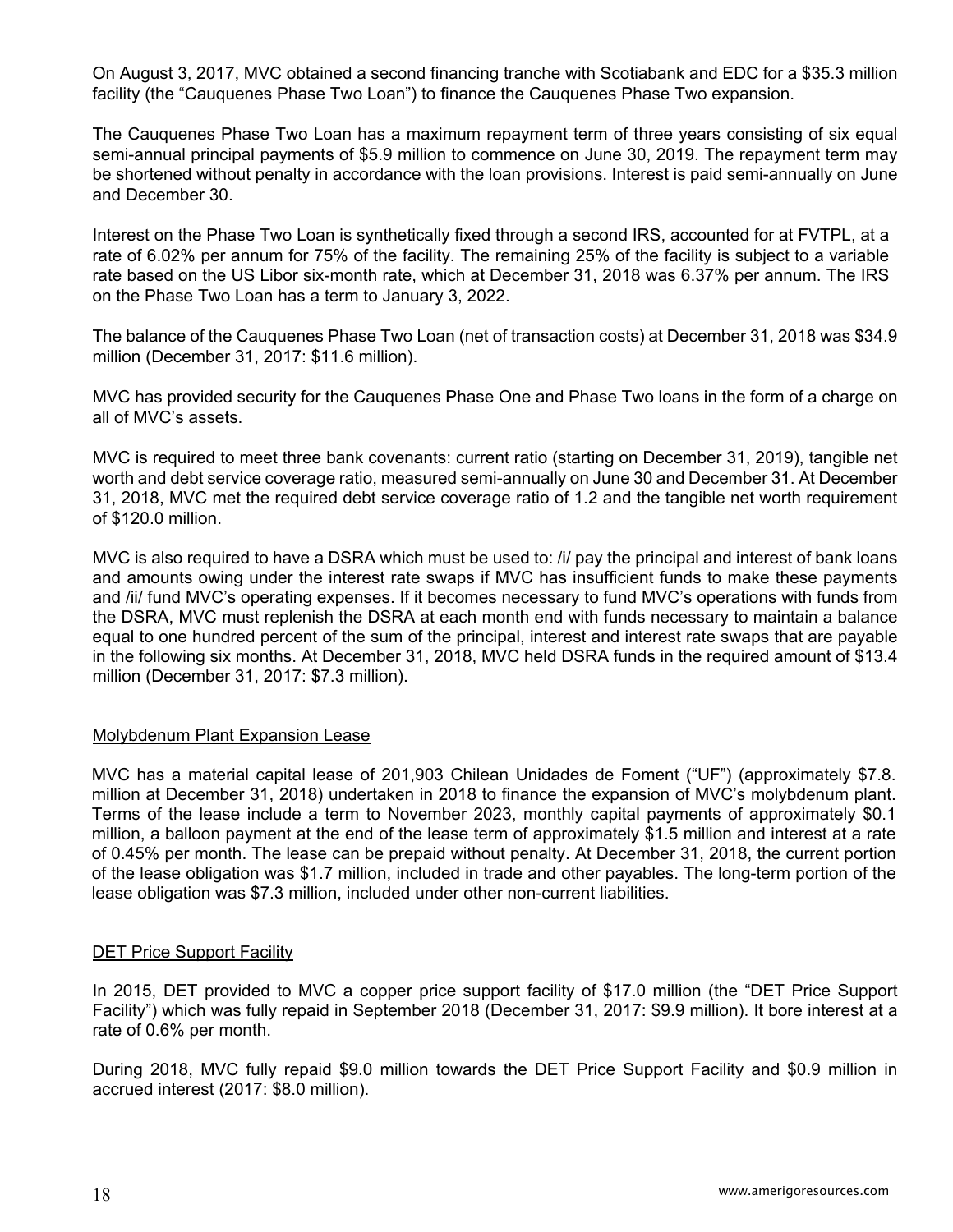## \$13.0 Million Standby Line of Credit (the "Line of Credit").

Amerigo had a \$13.0 million standby line of credit (the "Line of Credit"), available from three shareholders. Availability was to the later of December 31, 2018 or the date of commencement of commercial production from the Phase Two expansion, up to March 31, 2019 (December 21, 2018).

In 2018, Amerigo incurred an annual commitment fee of \$0.2 million on the Line of Credit. This was settled with the issuance of 265,119 Amerigo shares (2017: \$0.2 million, settled with 403,577 Amerigo shares).

No funds were drawn from the Line of Credit.

## *AGREEMENTS WITH CODELCO'S DET*

MVC has a contract with DET ("the DET Agreement") to process the fresh tailings from El Teniente and the tailings from the Cauquenes and Colihues historic tailings deposits. The Agreement has a term to 2037 for fresh tailings, the earlier of 2033 or deposit depletion for Cauquenes, and the earlier of 2037 or deposit depletion for Colihues.

The DET Agreement establishes a series of royalties from MVC to DET, calculated using the average LME copper price for the month of concentrates production.

The DET Agreement currently operates as a tolling contract under which title to the copper concentrates produced by MVC remains with DET. MVC earns tolling revenue, calculated as the gross value of copper produced at applicable market prices net of notional items. Notional items include treatment and refining charges, DET copper royalties and transportation costs.

Notional royalties for copper concentrates produced from fresh tailings are determined through a sliding scale formula tied to copper prices ranging from \$1.95/lb (13.5%) to \$4.80/lb (28.4%).

Notional royalties for copper concentrates produced from Cauquenes are determined through a sliding scale for copper prices ranging from \$1.95/lb (16%) to \$5.50/lb (39%).

Notional royalties for copper concentrates produced from Colihues are determined through a sliding scale for copper prices ranging from \$0.80/lb (3%) to \$4.27lb (30%). MVC intends to restart processing tailings from Colihues once the Cauquenes deposit is depleted.

MVC pays a sliding scale global molybdenum royalty for molybdenum prices between \$6.00/lb (3%) and \$40.00/lb (19.7%).

The Agreement anticipates that in the event monthly average prices fall below certain ranges and projections indicate the permanence of such prices over time, the parties will meet to review cost and notional royalty/royalty structures to maintain the Agreement's viability and the equilibrium of the benefits between the parties.

The DET Agreement also contains three early exit options exercisable by DET within 2021 and every three years thereafter only in the event of changes unforeseen at the time the Agreement was entered into. Amerigo has currently judged the probabilities of DET exercising any of these early exit options as remote.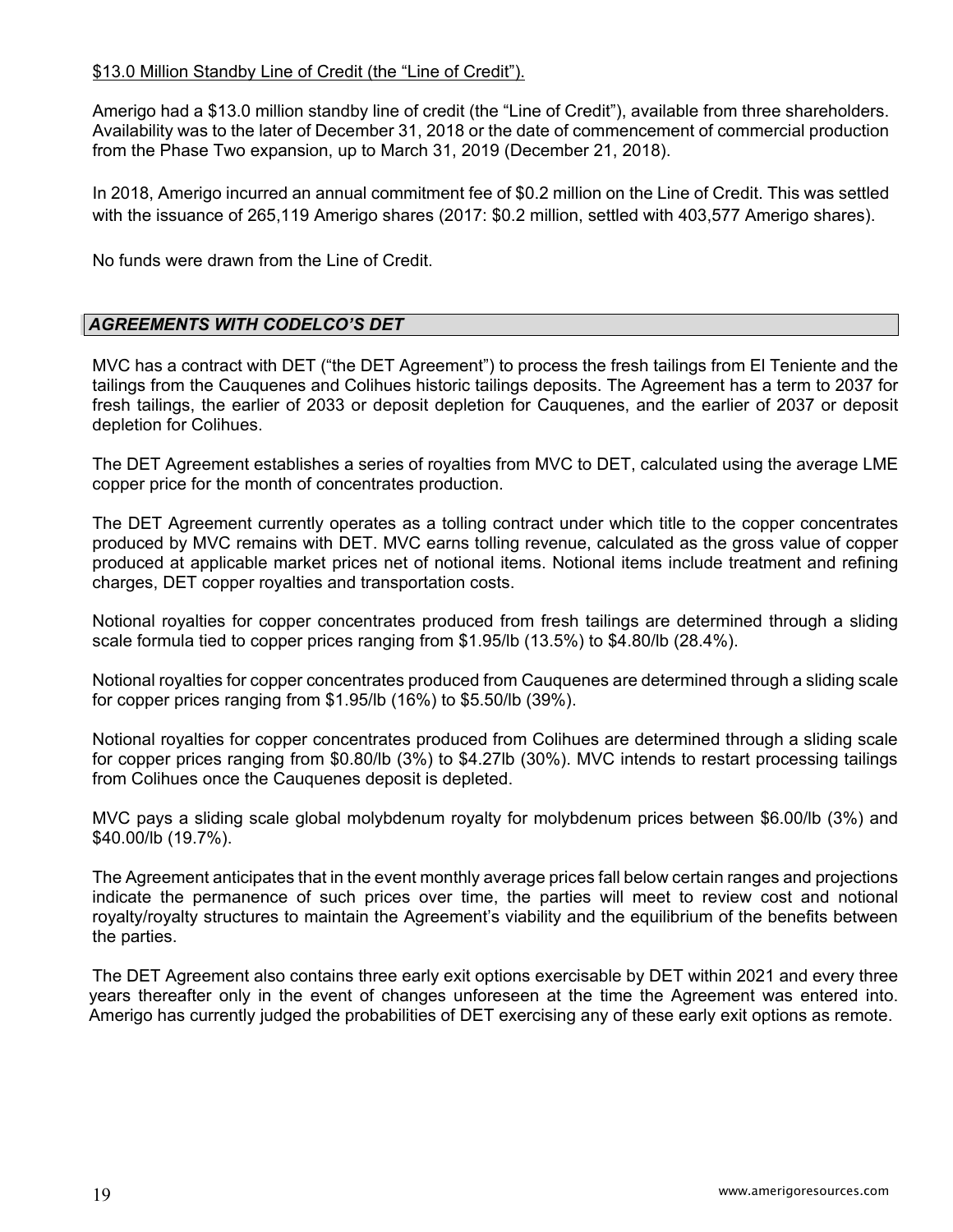# *SUMMARY OF OBLIGATIONS (Expressed in thousands)*

|                         | <b>Total</b> | Less than 1 year | 1 to 2 years | 2 to 5 years | More than 5 years |
|-------------------------|--------------|------------------|--------------|--------------|-------------------|
| Trade and other         |              |                  |              |              |                   |
| payables                | 19,462       | 19,462           |              |              |                   |
| Current income          |              |                  |              |              |                   |
| tax payable             | 3,292        | 3,292            |              |              |                   |
| <b>DET</b>              |              |                  |              |              |                   |
| royalties               | 11,551       | 11,551           |              |              |                   |
| Derivative to           |              |                  |              |              |                   |
| related parties         | 11,050       | 1,382            | 1,155        | 2,845        | 5,668             |
| Severance               |              |                  |              |              |                   |
| provisions              | 966          | -                |              |              | 966               |
| Minimum                 |              |                  |              |              |                   |
| power                   |              |                  |              |              |                   |
| payments <sup>1</sup>   | 298,561      | 21,129           | 21,374       | 63,979       | 192,079           |
| Borrowings <sup>2</sup> | 73,741       | 22,520           | 20,064       | 31,157       |                   |
| Other long-term         |              |                  |              |              |                   |
| liabilities $3$         | 7,386        | -                | 1,645        | 1,565        | 4,176             |
| Total                   |              |                  |              |              |                   |
| contractual             |              |                  |              |              |                   |
| obligations             | 426,009      | 79,336           | 44,238       | 99,546       | 202,889           |

 $1$  MVC entered into an agreement with its current power provider to supply MVC's annual power requirements from 2018 to 2032. The agreement establishes minimum charges based on peak hour power supply calculations, currently estimated to range from \$1.4 to \$1.8 million per month.

 $2, 3$  Includes principal and estimated interest charges.

## **TRANSACTIONS WITH RELATED PARTIES**

a) Derivative liability

Amerigo holds its interest in MVC through Amerigo International Holdings Corp. ("Amerigo International"), wholly-owned by Amerigo except for certain outstanding Class A shares which are owned indirectly by Amerigo's founders (including Amerigo's current Executive Chairman). The Class A shares were issued in 2003 as part of a tax-efficient structure for payments granted as consideration to the founders transferring to Amerigo their option to purchase MVC.

The Class A shareholder is not entitled to any participation in the profits of Amerigo International, except for monthly payments, calculated as follows:

- \$0.01 for each pound of copper equivalent produced from DET tailings by MVC or any successor entity to MVC if the price of copper is under \$0.80/lb, or
- \$0.015 for each pound of copper equivalent produced from DET tailings by MVC or any successor entity to MVC if the price of copper is \$0.80/lb or more.

Under IFRS, the payments constitute a derivative financial instrument which needs to be measured at fair value at each reporting date. Changes in fair value are recorded in profit for the period.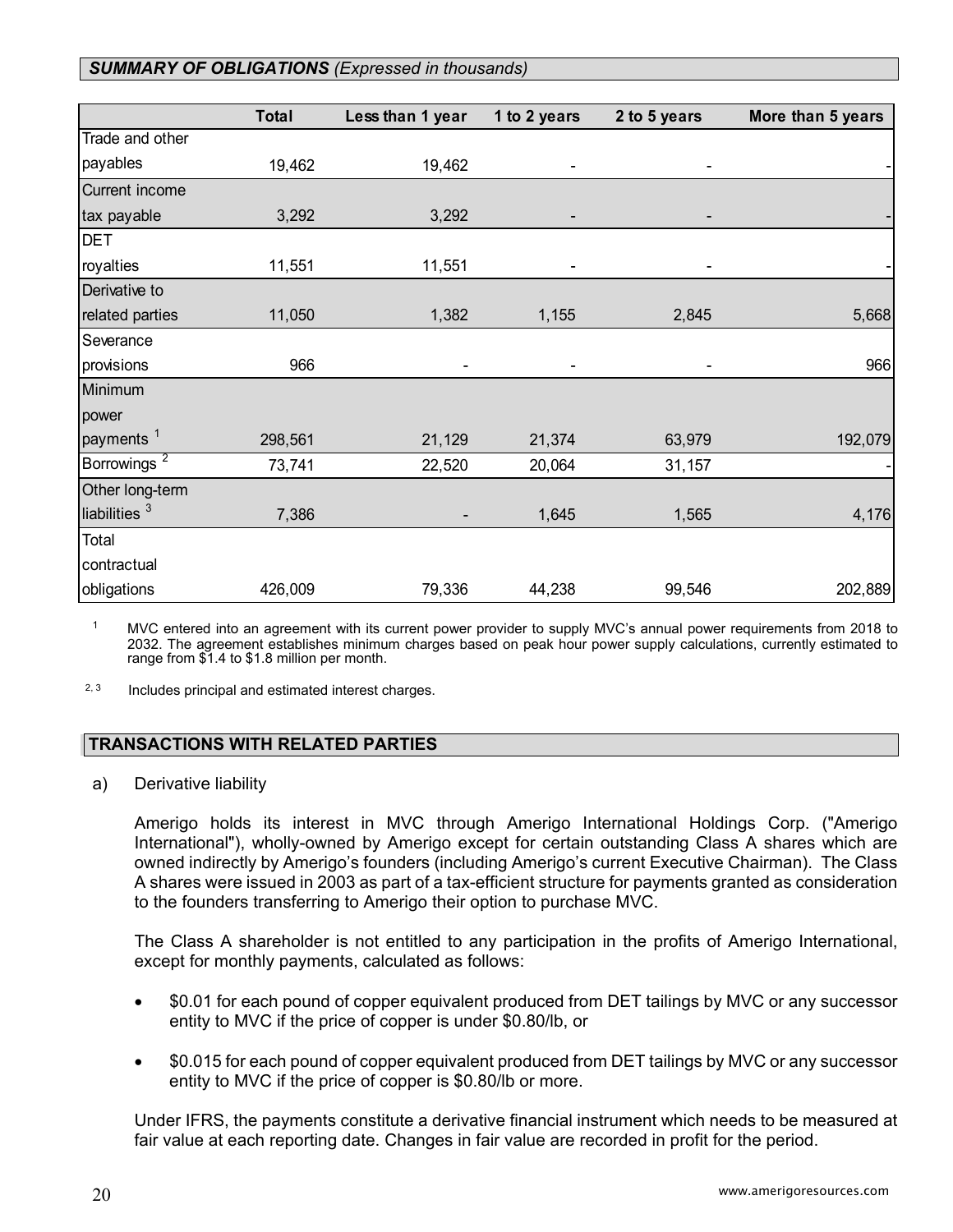The derivative expense includes the actual monthly payments described above and changes in the derivative's fair value.

In 2018, \$1.1 million was paid or accrued to the Class A shareholder (2017: \$1.0 million) and the derivative's fair value decreased \$1.2 million (2017: increase of \$3.8 million), for a total derivative gain of \$0.1 million (2017: expense of \$4.8 million).

At December 31, 2018, the derivative liability totalled \$11.1 million (2017: \$12.2 million), with a current portion of \$1.4 million (2017: \$1.2 million) and a long-term portion of \$9.7 million (December 31, 2017: \$11.0 million).

Actual monthly payments outstanding at December 31, 2018 and 2017 were \$0.1 million.

b) Directors' fees and remuneration to officers

 In 2018, the Company paid or accrued \$1.6 million in salaries and fees to companies associated with certain officers (2017: \$1.4 million). In the same period, Amerigo paid or accrued \$0.3 million in directors' fees (2017: \$0.2 million). These transactions were in the ordinary course of business and measured at market rates determined on a cost recovery basis.

In 2018 and 2017, 2,950,000 options were granted to Amerigo directors and officers.

c) As of December 31, 2018, an Amerigo officer acted as an officer and an Amerigo director acted as a director and Chairman of Los Andes Copper Ltd., a Company investee.

#### **OTHER MD&A REQUIREMENTS**

#### **Critical Accounting Estimates and Judgments**

Estimates and judgements are continually evaluated and are based on historical experience and other factors, including expectations of future events that are believed to be reasonable under the circumstances.

In preparing these consolidated financial statements, the Company makes judgements, estimates and assumptions concerning the future which may vary from actual results. Judgments, estimates and assumptions that could have a significant risk of causing a material adjustment to the carrying amounts of assets and liabilities within the next financial year are addressed below.

a) Useful Lives of Long-Lived Assets

MVC estimates the economic life of most of property, plant and equipment based on their useful life, not to exceed the term of MVC's contractual relationship with DET (December 31, 2037).

b) Relater Party Derivative Liability

The Company has an obligation to make payments to a related party, based on a fixed payment for each pound of copper equivalent produced from DET tailings by MVC. This constitutes a derivative financial instrument measured at fair value. As required under IFRS, the Company reassesses its estimate for the derivative on each reporting date.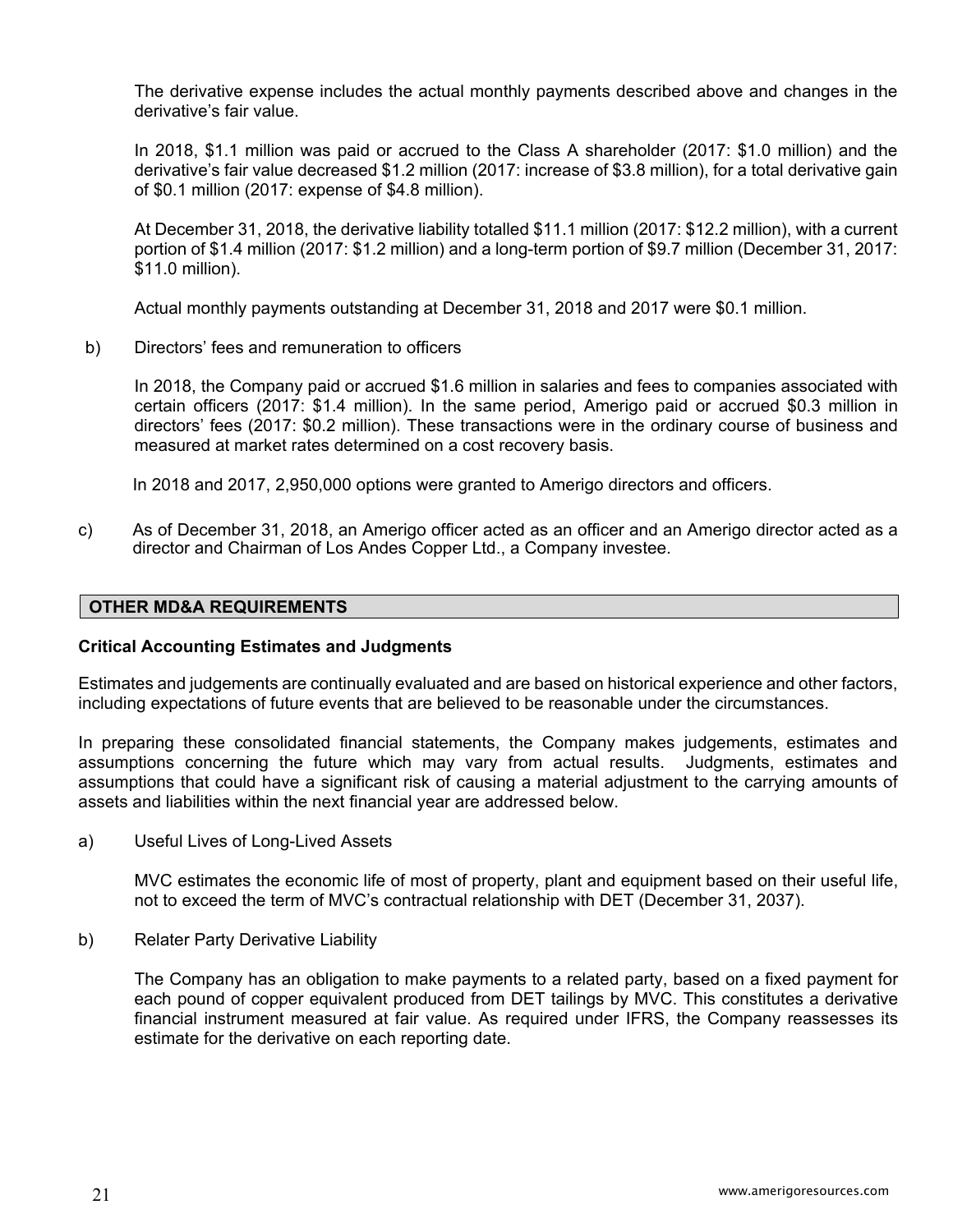c) Impairment of Property, Plant and Equipment

 In accordance with Amerigo's accounting policy, each asset or cash generating unit is evaluated at each reporting date to determine whether there are any indications of impairment. If any such indication exists, a formal estimate of the recoverable amount is performed, and an impairment loss is recognized to the extent that the carrying amount exceeds the recoverable amount. The recoverable amount of an asset or cash generating group of assets is measured at the higher of its fair value less costs to sell and its value in use.

#### **Disclosure Controls and Procedures**

Amerigo designs disclosure controls and procedures to provide reasonable assurance that all relevant information is communicated to senior management and to allow timely decisions regarding required disclosure.

Amerigo has a formal corporate disclosure policy and a Disclosure Policy Committee. Amerigo's directors, Rob Henderson (President and CEO) and Aurora Davidson (Executive Vice President and CFO) are members.

Management has reasonable confidence that the Company's material information is made known to them in a timely manner, and that Amerigo's disclosure controls and procedures are effective on an ongoing basis.

## **Internal Controls over Financial Reporting ("ICFR")**

ICFR is a process designed to provide reasonable assurance on the reliability of financial reporting and the preparation of financial statements for external purposes under IFRS.

Amerigo's ICFR includes policies and procedures that:

- Pertain to the maintenance of records that accurately and fairly reflect the additions to and dispositions of Company assets;
- Provide reasonable assurance that transactions are recorded as necessary to permit preparation of financial statements under IFRS;
- Provide reasonable assurance that the Company's receipts and expenditures have the proper authorization of Amerigo's management and directors; and
- Provide reasonable assurance on the prevention or timely detection of unauthorized acquisition, use or disposition of Company assets that could have a material effect on the financial statements.

Any system of internal controls over financial reporting, no matter how well designed, has inherent limitations.

Even those systems determined to be effective can provide only reasonable assurance on preparation and presentation of financial statements.

An evaluation of the design and operating effectiveness of the Company's ICFR was conducted as of December 31, 2018 by the Company's management, including the CEO and CFO. Based on this evaluation, management has concluded that the design and operation of the Company's ICFR was effective.

There were no changes in the year that materially affected, or are reasonably likely to affect, Amerigo's ICFR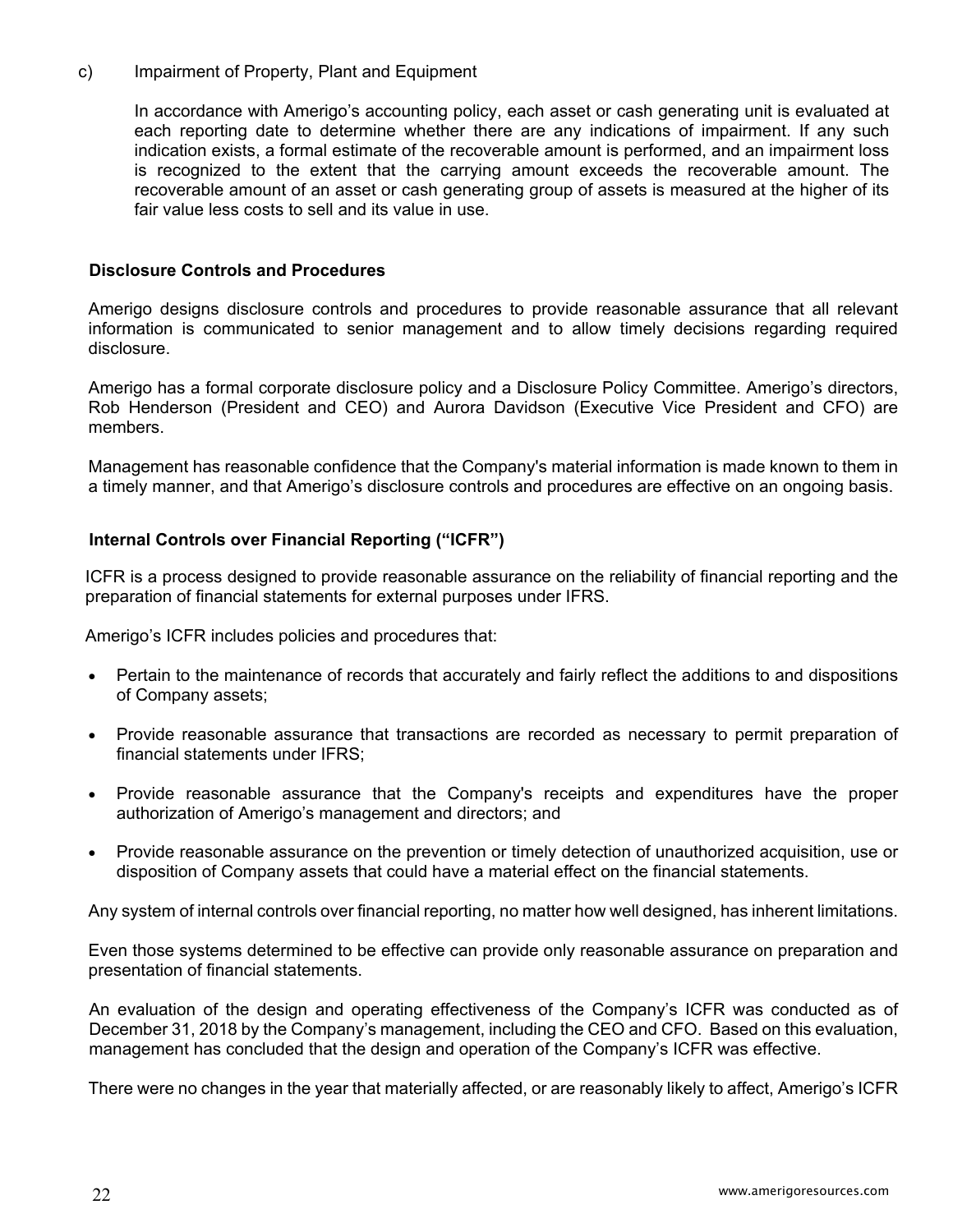# **Commitments**

- MVC has a long-term agreement for the supply of 100% of MVC's power requirements to December 31, 2032. The agreement establishes minimum stand-by charges based on peak hour power supply calculations, currently estimated to range from \$1.4 to \$1.8 million per month.
- Amerigo has an agreement for the lease of office premises in Vancouver to December 1, 2021. Rent commitments under the agreement are approximately \$0.3 million.
- The DET Agreement has a Closure Plan clause requiring MVC and DET to jointly assess the revision of the closure plan for Cauquenes and compare it to the current DET plan. In the case of any variation in the interests of DET due to MVC's activities in the Cauquenes deposit, the parties will jointly evaluate the form of implementation and financing of or compensation for such variation. Until the estimation of the new closure plan is available, and the parties agree on the terms of compensation resulting from the revised plan, it is Amerigo's view there is no obligation to record a provision because the amount, if any, is not possible to determine.

# **Securities Outstanding**

On February 19, 2019 Amerigo had 177,280,740 common shares outstanding and 13,370,000 options (exercisable at prices ranging from Cdn\$0.14 to Cdn\$1.06 per share).

Additional information, including the Company's most recent Annual Information Form, is available on SEDAR at www.sedar.com.

## **Cautionary Statement on Forward Looking Information**

This MD&A contains certain forward-looking information and statements as defined in applicable securities laws (collectively referred to as "forward-looking statements"). These statements relate to future events or Amerigo's future performance. All statements other than statements of historical fact are forward-looking statements. The use of any of the words "anticipate", "plan", "continue", "estimate", "expect", "may", "will", "project", "predict", "potential", "should", "believe" and similar expressions is intended to identify forwardlooking statements. Although Amerigo believes that these assumptions were reasonable when made, because these assumptions are inherently subject to significant uncertainties and contingencies which are difficult or impossible to predict and are beyond Amerigo's control, Amerigo cannot assure that it will achieve or accomplish the expectations, beliefs or projections described in the forward-looking statements. These forward-looking statements involve known and unknown risks, uncertainties and other factors that may cause actual results or events to differ materially from those anticipated in such statements. These forwardlooking statements speak only as of the date of this MD&A. These forward-looking statements include but are not limited to, statements concerning:

- a forecasted increase in production and a reduction in operating costs;
- our strategies and objectives;
- the expected improvement of flotation recovery efficiency from the Phase Two expansion;
- our estimates of the availability, quantity and grade of tailings (including, but not limited to, the estimated higher grades from the Cauquenes deposit), and the quality of our mine plan estimates;
- prices and price volatility for copper and other commodities and of materials we use in our operations;
- the demand for and supply of copper and other commodities and materials that we produce, sell and use;
- sensitivity of our financial results and share price to changes in commodity prices;
- our financial resources and our expected ability to meet our obligations for the next 12 months;
- interest and other expenses;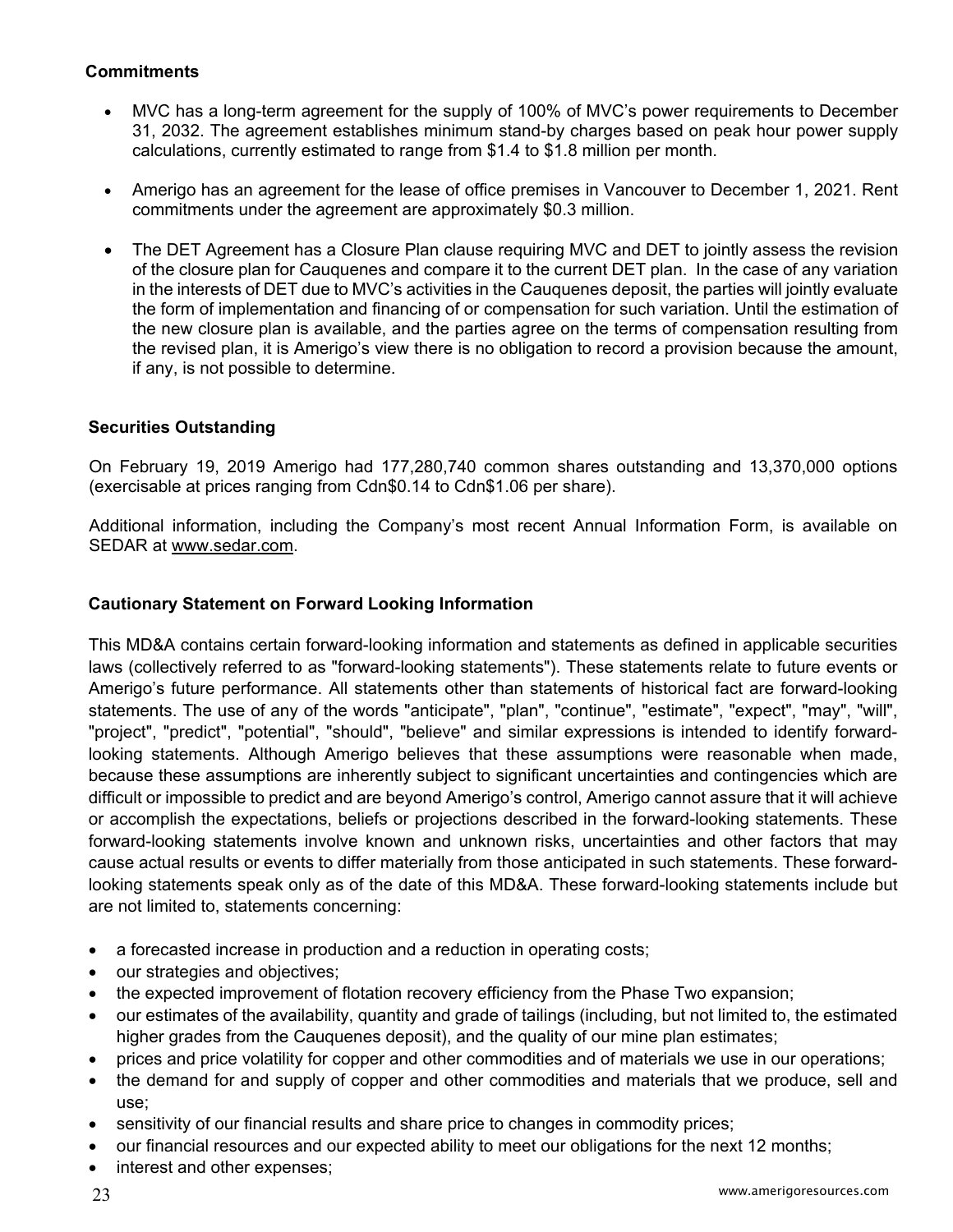- domestic and foreign laws affecting our operations;
- our tax position and the tax rates applicable to us;
- the timing and costs of tolling/production;
- our ability to procure or have access to financing and to comply with loan covenants;
- the probability of DET exercising any of its early exit options under the Master Agreement;
- the production capacity of our operations, our planned production levels and future production;
- potential impact of production and transportation disruptions;
- hazards inherent in the mining industry causing personal injury or loss of life, severe damage to or destruction of property and equipment, pollution or environmental damage, claims by third parties and suspension of operations
- our planned Capex (including our plan to upgrade our existing plant and operations) including the timing and cost of completion of our capital projects;
- estimates of asset retirement obligations and other costs related to environmental protection;
- our future capital and production costs, including the costs and potential impact of complying with existing and proposed environmental laws and regulations in the operation and closure of our operations;
- repudiation, nullification, modification or renegotiation of contracts;
- our financial and operating objectives;
- our environmental, health and safety initiatives;
- the outcome of legal proceedings and other disputes in which we may be involved;
- the outcome of negotiations concerning metal sales, treatment charges and royalties;
- disruptions to the Company's information technology systems, including those related to cybersecurity;
- our dividend policy; and
- general business and economic conditions.

Inherent in forward-looking statements are risks and uncertainties beyond our ability to predict or control, including risks that may affect our operating or capital plans; risks generally encountered in the permitting and development of mineral projects such as unusual or unexpected geological formations, negotiations with government and other third parties, unanticipated metallurgical difficulties, delays associated with permits, approvals and permit appeals, ground control problems, adverse weather conditions, process upsets and equipment malfunctions; risks associated with labour disturbances and availability of skilled labour and management; fluctuations in the market prices of our principal commodities, which are cyclical and subject to substantial price fluctuations; risks created through competition for mining projects and properties; risks associated with lack of access to markets; risks associated with availability of and our ability to obtain both tailings from DET's current production and historic tailings from tailings deposit; the availability of and ability of the Company to obtain adequate funding on reasonable terms for expansions and acquisitions; mine plan estimates; risks posed by fluctuations in exchange rates and interest rates, as well as general economic conditions; risks associated with environmental compliance and changes in environmental legislation and regulation; risks associated with our dependence on third parties for the provision of critical services; risks associated with non-performance by contractual counterparties; title risks; social and political risks associated with operations in foreign countries; risks of changes in laws affecting our operations or their interpretation, including foreign exchange controls; and risks associated with tax reassessments and legal proceedings. Many of these risks and uncertainties apply not only to the Company and its operations, but also to Codelco and its operations. Codelco's ongoing mining operations provide a significant portion of the materials the Company processes and its resulting metals production, therefore these risks and uncertainties may also affect their operations and in turn have a material effect on the Company.

Actual results and developments are likely to differ, and may differ materially, from those expressed or implied by the forward-looking statements contained in this MD&A. Such statements are based on a number of assumptions which may prove to be incorrect, including, but not limited to, assumptions about:

- general business and economic conditions;
- interest rates;